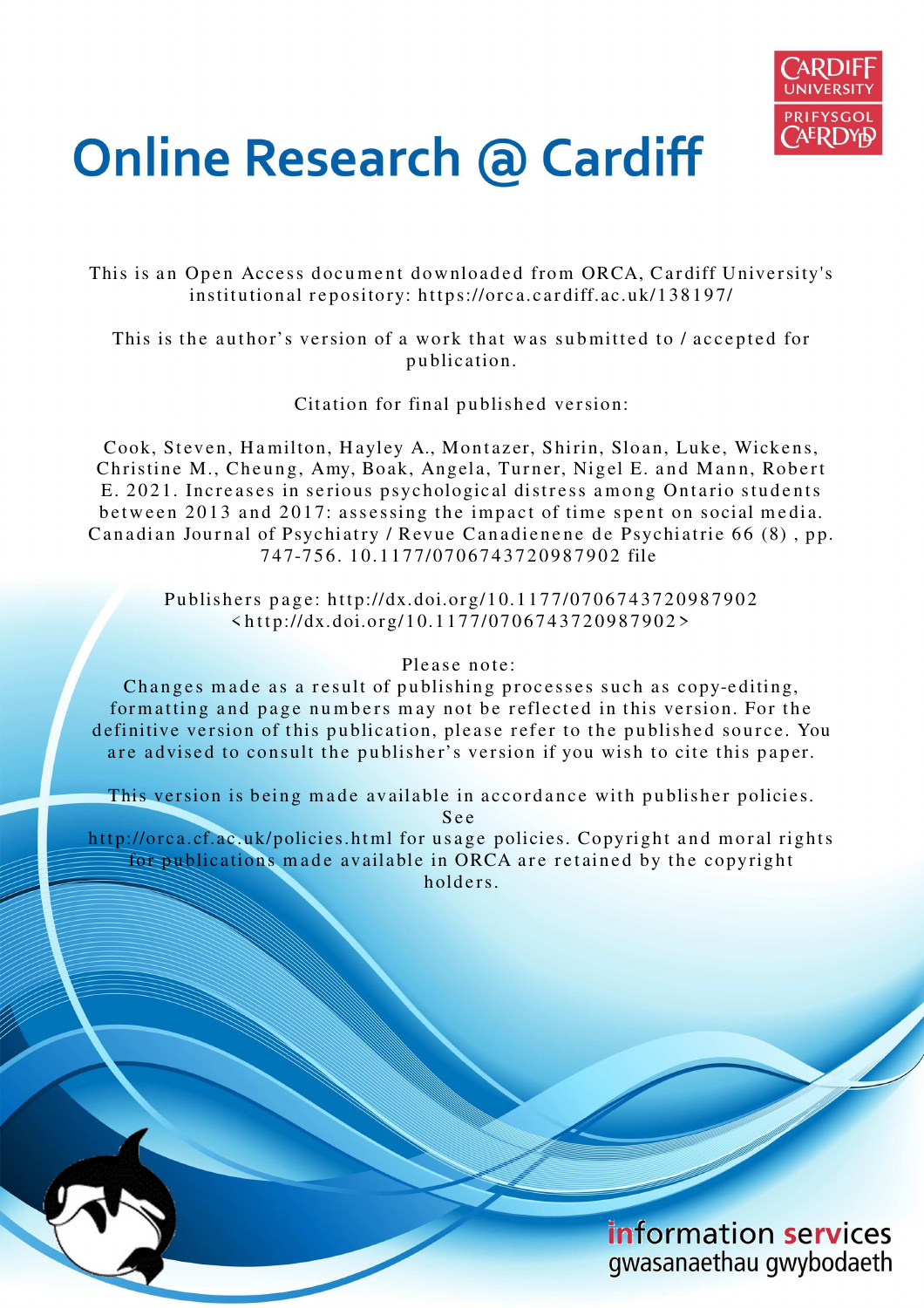Increases in serious psychological distress among Ontario students between 2013-2017: Assessing the impact of time spent on social media

Steven Cook, PhD<sup>1</sup>, Hayley A. Hamilton, PhD<sup>2,3</sup>, Shirin Montazer, PhD<sup>4</sup>, Luke Sloan, PhD<sup>7</sup>, Christine M. Wickens,  $PhD^{2,3}$ , Amy Cheung,  $MD^{5,6}$ , Angela Boak,  $PhD^3$ , Nigel E. Turner<sup>2</sup>, Robert E. Mann,  $PhD<sup>2,3</sup>$ 

- 1. Department of Epidemiology, University of Michigan School of Public Health, Ann Arbor, Michigan, USA
- 2. Institute for Mental Health Policy Research, Centre for Addiction and Mental Health, Toronto, Canada
- 3. Dalla Lana School of Public Health, University of Toronto, Toronto, Canada
- 4. Department of Sociology, Wayne State University, Detroit, Michigan
- 5. Department of Psychiatry, Sunnybrook Health Sciences Centre, Toronto, Canada
- 6. University of Toronto, Toronto, Canada
- 7. School of Social Sciences, Cardiff University, Cardiff, Wales

**Word count of manuscript text**: 3582 words **Abstract:** 288 words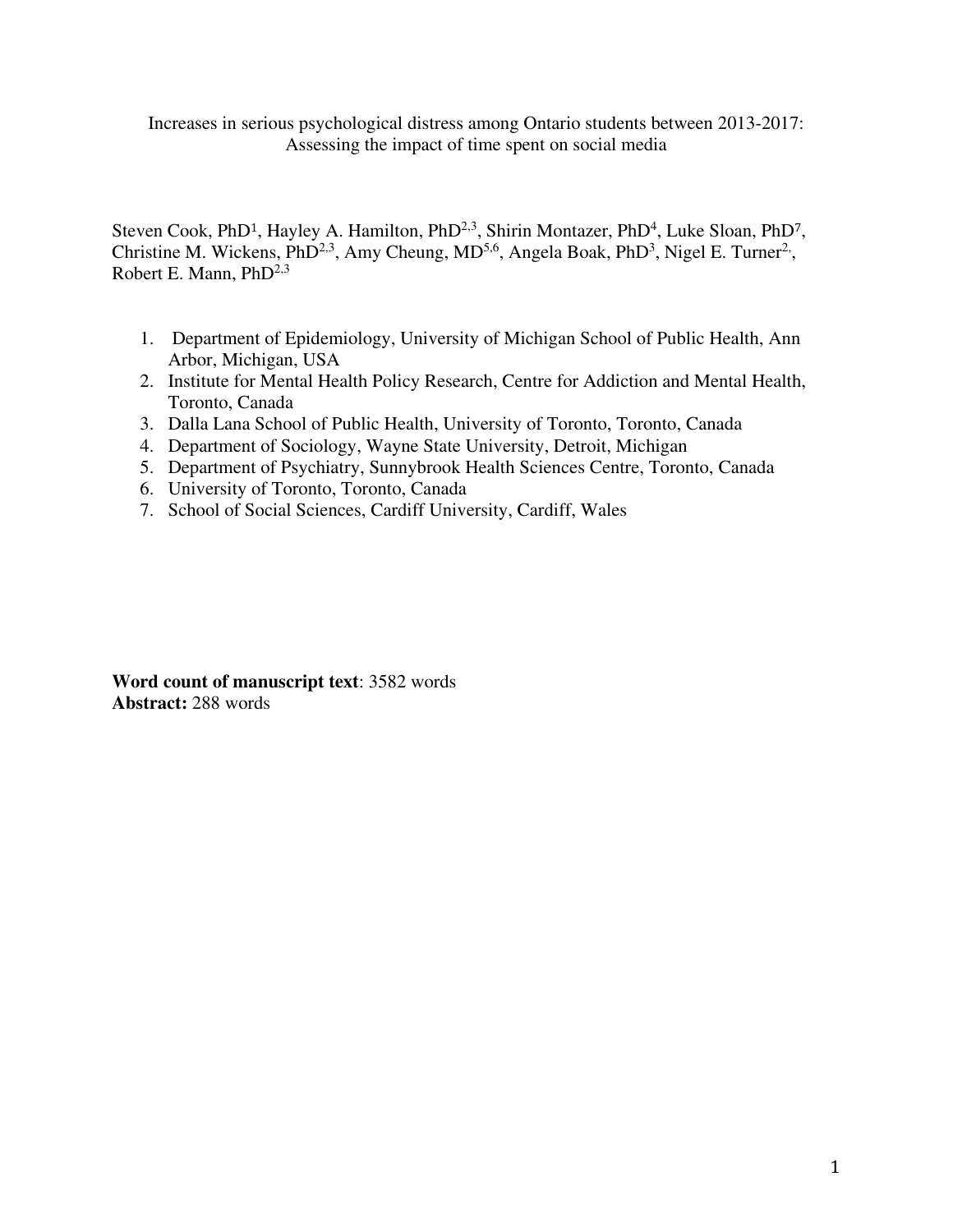#### **Abstract**

**Objective:** The objective of the current research was to examine the association between time spent on social media and serious psychological distress between 2013-2017, a period when the rates of both were trending upward.

**Methods:** The current study analyzed population-based data from three waves of the Ontario Student Drug Use and Health Survey (OSDUHS; n=15,398). Multivariate logistic regression models were used to examine the association between time spent on social media and serious psychological distress controlling for theoretically relevant covariates. Interactions were tested to assess whether the association changed over time.

**Results:** The prevalence of serious psychological distress increased from 10.9% in 2013 to 16.8% in 2017 concomitantly with substantial increases in social media usage, especially at the highest levels. In the multivariate context, we found a significant interaction between social media use and the survey year which indicates that the association between time spent on social media and psychological distress has decreased from 2013-2017.

**Conclusions**: Although both social media use and psychological distress increased between 2013 and 2017, the interaction between these variables indicates that the strength of this association has decreased over time. This finding suggests that the higher rate of heavy social media use in 2017 compared to 2013, is not actually associated with the higher rate of serious psychological distress during the same time period. From a diffusion of innovation perspective, it is possible that more recent adopters of social media may be less prone to psychological distress. More research is needed to understand the complex and evolving association between social media use and psychological distress. Researchers attempting to isolate the factors associated with the recent increases in psychological distress could benefit from broadening their investigation to factors beyond time spent on social media.

**Keywords:** psychological distress, social media use, adolescence, social media interaction, repeated cross-sectional design, mental health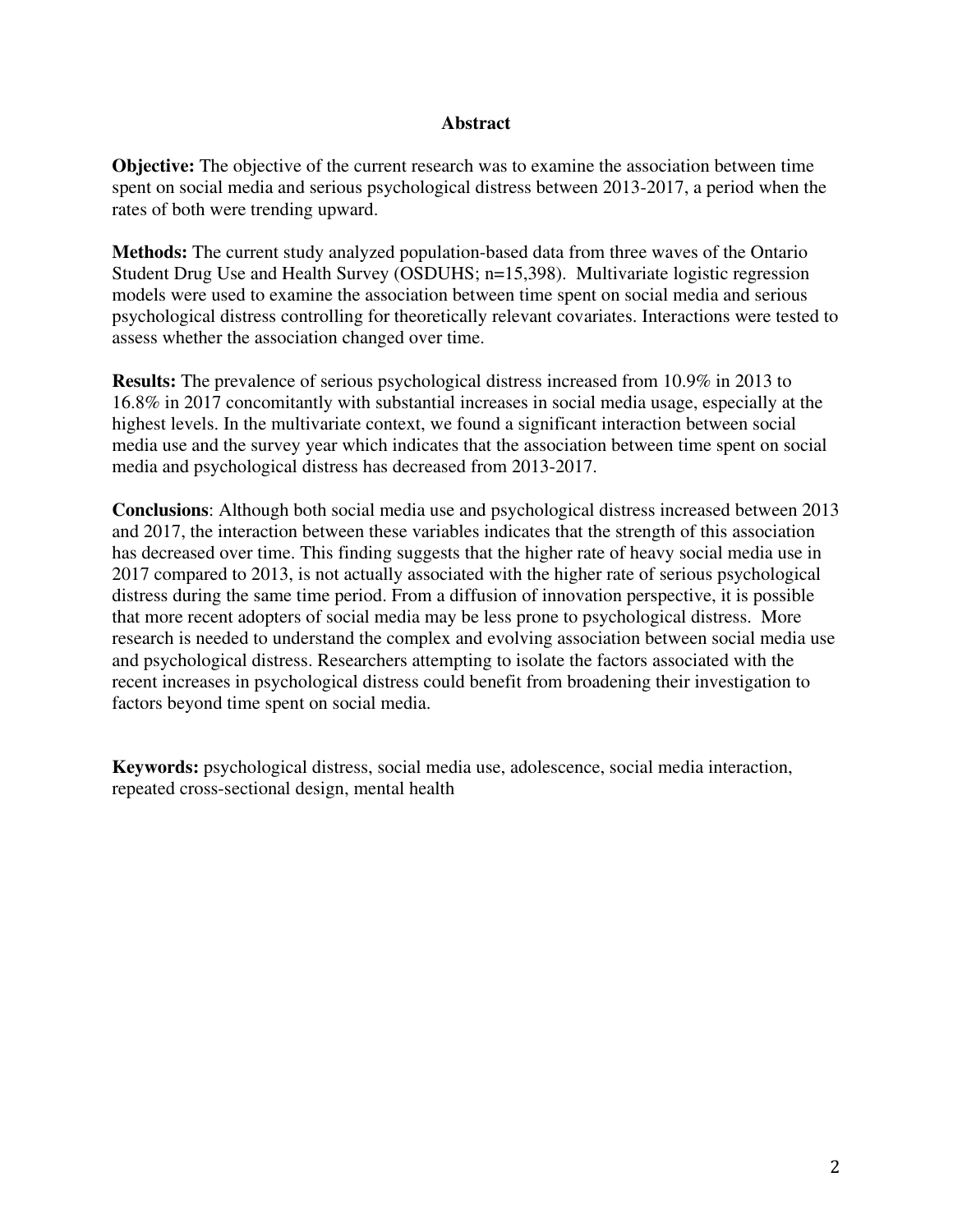#### **Introduction**

Recent increases in mental health problems, including depression and suicidality, have been noted in several Western countries, including the United States,  $1-4$  the United Kingdom,  $5-7$  and Canada. $8-11$  These increases are particularly salient among adolescents and young adults<sup>1</sup> and have mostly taken place since 2012 following a period where reductions in mental health problems were observed.3,4,12,13 Given that adolescent mental health problems are associated with a range of adult psychological outcomes and difficulties across the life course,<sup>14</sup> it is important to better understand possible explanations for these upward trends.

One possible explanation for increases in the prevalence of mental health problems among adolescents involves the rapid increases in adolescent social media usage.<sup>15-17</sup>A growing body of research has begun to examine the link between social media use and poor mental health outcomes.18,19 While some of this research questions the strength and veracity of this relationship,  $20-23$  several cross-sectional studies have found an association between higher amounts of time spent using different types of social media platforms and lower levels of wellbeing,<sup>18,24-27</sup> as well as higher levels of psychological distress and depression.<sup>3,18,25,28-30</sup> Experimental studies provide additional evidence for a link between specific types of social media use and negative affect,<sup>26,31</sup> and recent longitudinal evidence demonstrates that social media use negatively impacts later mental health.32-36

Most of the existing research on the association between social media use and negative mental health outcomes either implicitly or explicitly assumes that the harms of social media use, and screen time more generally, increase proportionately with exposure over time.<sup>22,32</sup> From this perspective, time spent on social media is considered a poor substitute for the prosocial activities it replaces. Time spent on social media, in other words, is believed to displace healthy physical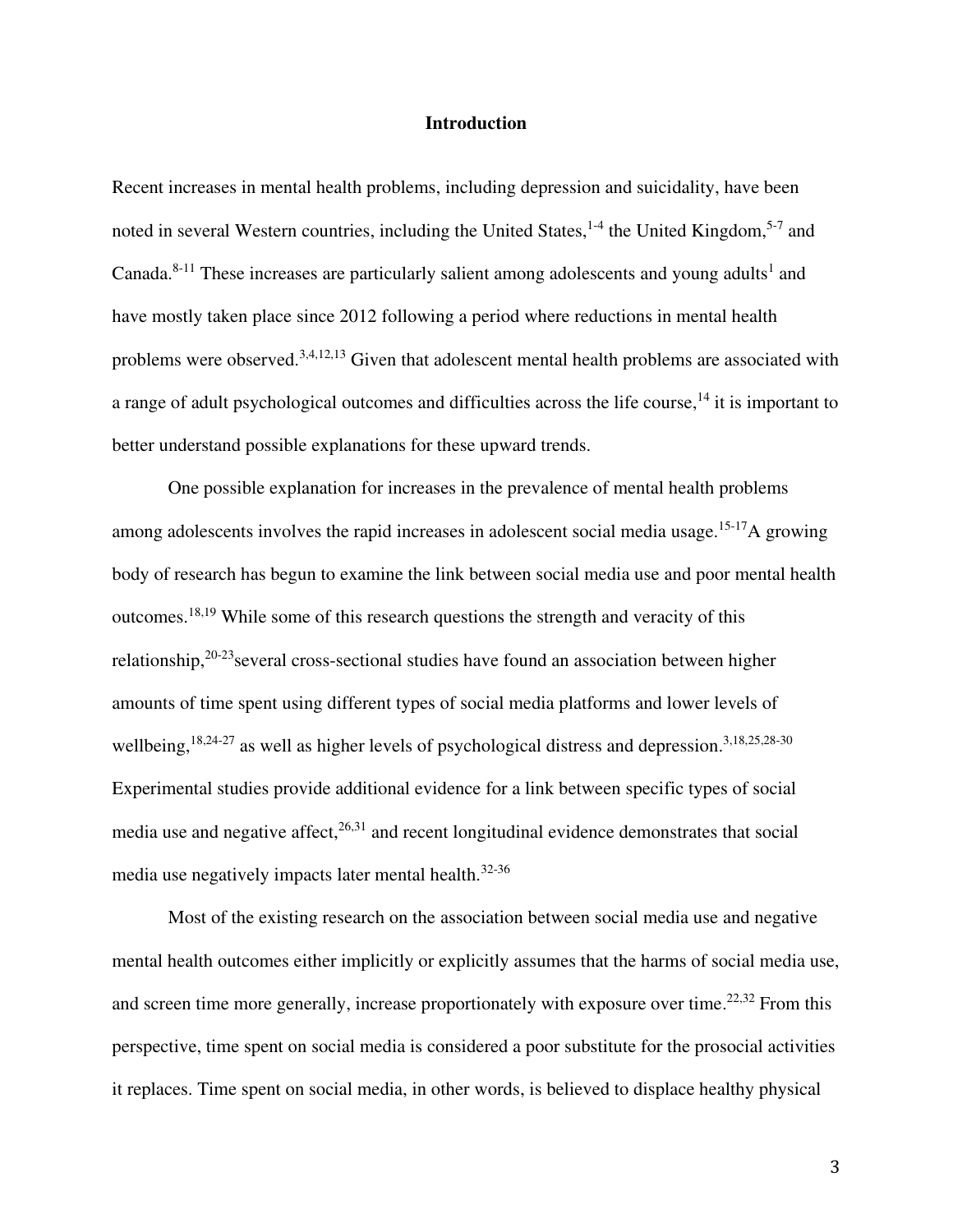activities such as exercise<sup>32,37,38</sup> and sleep <sup>25,30,39</sup> while facilitating an impersonal mode of communication that decreases close personal connections and increases adolescent depression.40,41 Increasing social media use is also thought to increase exposure to exaggeratedly positive representations of others' lifestyles and experiences, contributing to a downward social comparison and increasing depressive symptoms. $32,42-46$  If more time spent on social media is associated with negative mental health outcomes, then other factors being equal, as the amount of time spent on social media changes over time, these negative health outcomes should change in a corresponding manner.

Despite the preponderance of evidence associating social media use and negative mental health outcomes, research has yet to determine the extent to which increases in the amount of time adolescents spend on social media may be associated with the recent upward trend in mental health problems that have been observed on a population-level. Thus, the first objective of our research was to empirically evaluate the association between these two variables over time, controlling for potential confounders. Our second objective was to examine whether recent increases in mental health problems were moderated by the gender of our respondents. Given that females are more likely than males to report psychological distress, suicidality, and depression, 47,48and because recent research indicates that the increased prevalence of psychological distress has been disproportionately experienced by females,  $^{1,3}$  we examined this association.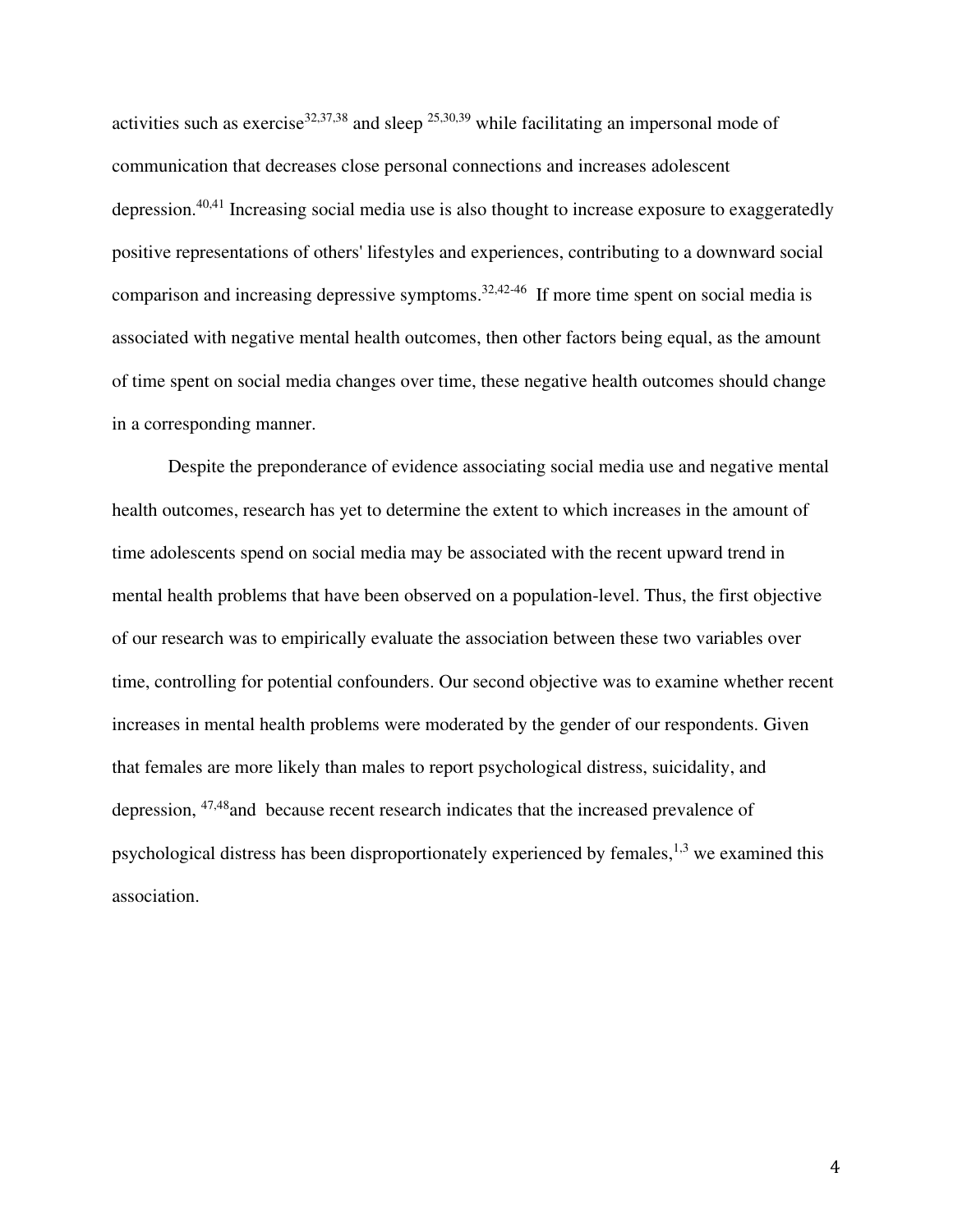#### **Methods**

#### *Sample*

The Ontario Student Drug Use and Health Survey (OSDUHS) is a biennial crosssectional population survey that is representative of students in grades 7 to 12 from Ontario, Canada. The OSDUHS uses a stratified (region by school level) two-stage (school, class) cluster design with active-consent procedures. Self-completed anonymous questionnaires were group administered in classrooms, a method that has demonstrated a high level of validity.<sup>49,50</sup> The present secondary data analysis examined a subpopulation of 15,393 student respondents from three waves of the OSDUHS—2013 (Wave 1), 2015 (Wave 2), 2017 (Wave 3). Item nonresponse was less than two percent for each of the independent variables, and missing values were listwise deleted.<sup>51a</sup> Our final analytic sample consisted of 15,393 respondents. Each wave of the survey received ethics approval from the Research Ethics Boards of the Centre for Addiction and Mental Health (CAMH) and York University (protocol numbers are 068/2012 for 2013, 068/2014 for 2015, and 029/2016 for 2017). Further details about the methodological features of the OSDUHS are described in greater detail elsewhere.<sup>8</sup>

#### *Dependent Variable*

Psychological Distress. The Kessler 6-item *Psychological Distress Scale* (K6)<sup>a</sup> is a screening instrument designed to detect symptoms of anxiety and depression, and has been validated among adolescent populations.52-55 Respondents were asked *"In the last four weeks, how often did you…(1) feel nervous; (2) feel hopeless; (3) feel restless or fidgety; (4) feel so depressed that* 

<sup>a</sup> Supplemental analyses revealed that missing data were not significantly associated with either the outcome or focal independent variables. Missing values were therefore determined to meet the criteria for missing at random (see Allison, 2001).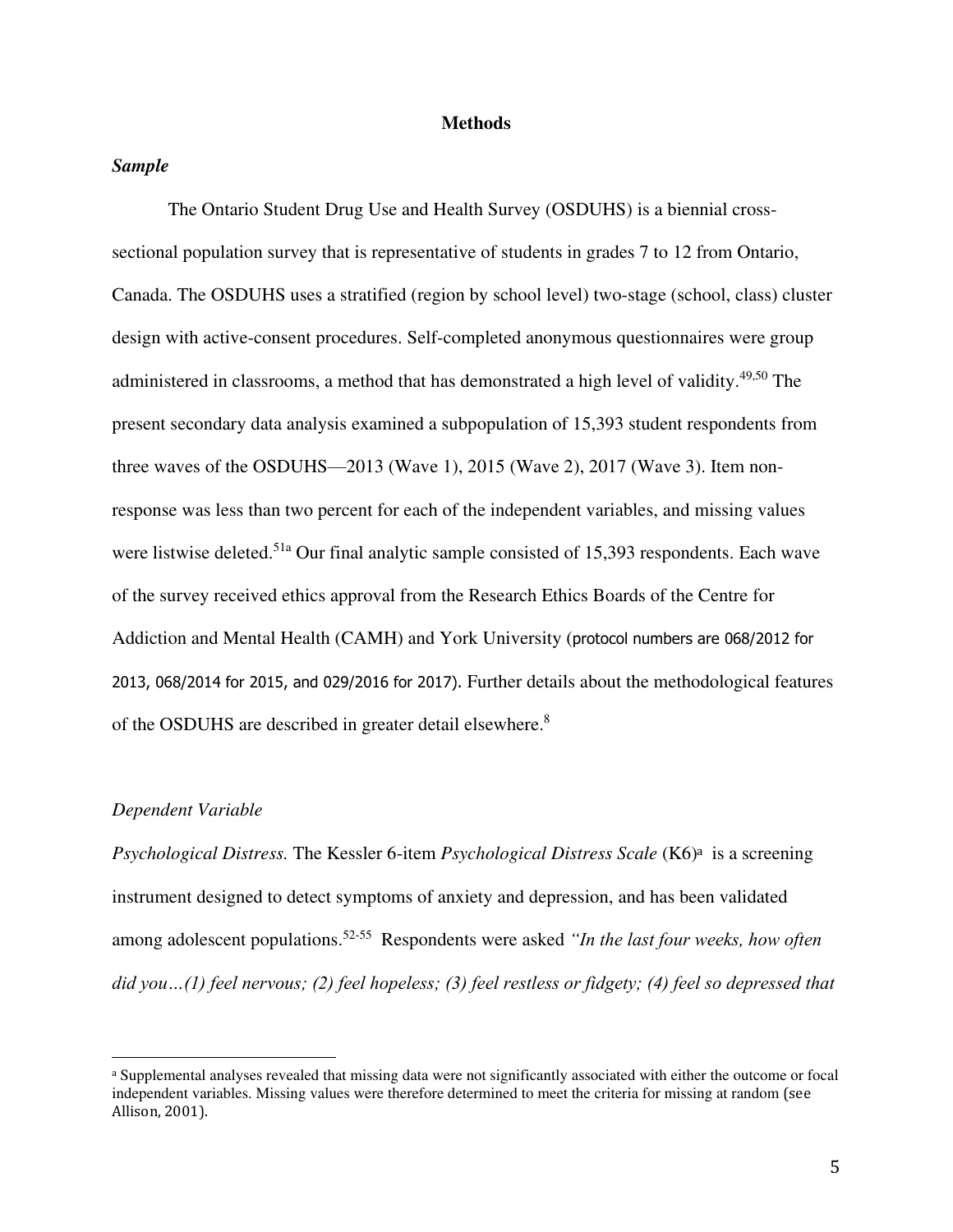*nothing could cheer you up; (5) feel that everything was an effort; (6) feel worthless*. Each item was scored from 0 (none of the time) to 4 (all the time), with a total score ranging from 0-24. Consistent with other studies using the K6 measure,  $56-58$  a cut-off score of 13 was used to create a dichotomous measure to indicate serious psychological distress  $(1 = yes, 0 = no)$ .<sup>b</sup> Serious psychological distress indicates the presence of a probable mental disorder, and is associated with increased treatment utilization,<sup>59</sup> increased prescription medication use,<sup>1</sup> substance abuse<sup>60,61</sup> and an, increased mortality risk.<sup>62</sup>

#### *Focal Independent Variable*

*Time Spent on Social Media.* Respondents were asked, *"About how many hours a day do you usually spend on social media websites or apps, such as Facebook, Instagram, Snapchat, either posting or browsing?"* Consistent with other studies measuring time spent on social media,24,25,30 response options were coded into the following categories: none; less than 1 hour per day; 1 hour to less than 3 hours (reference group); 3 hours to less than 5 hours; 5 hours to less than 7 hours; 7 or more hours.

#### *Covariates and Control Variables*

Change in psychological distress over time was modelled by including the wave of the survey as a covariate  $(1=2013, 2=2015, 3=2017)$ . Previous research has linked adolescent mental health

<sup>&</sup>lt;sup>b</sup> While it is standard practice to use an empirically validated cut-off score for psychological distress, all analyses were also estimated with psychological distress as a continuous (and logged) dependent variable. The substantive results from this sensitivity analysis were nearly identical to the results obtained from our logistic regression models, which increased our confidence that our results are robust and not dependent on the measurement of psychological distress. Results available on request.

c The results were also estimated with wave as a categorical indicator as part of a sensitivity analysis. The results did not change substantively and given that the prevalence of serious psychological distress increased linearly in our data, we decided to treat wave as a continuous variable. The results from the multivariate analysis (Table 2) with wave as a categorical variable, can be found in Table 2 of the Appendix.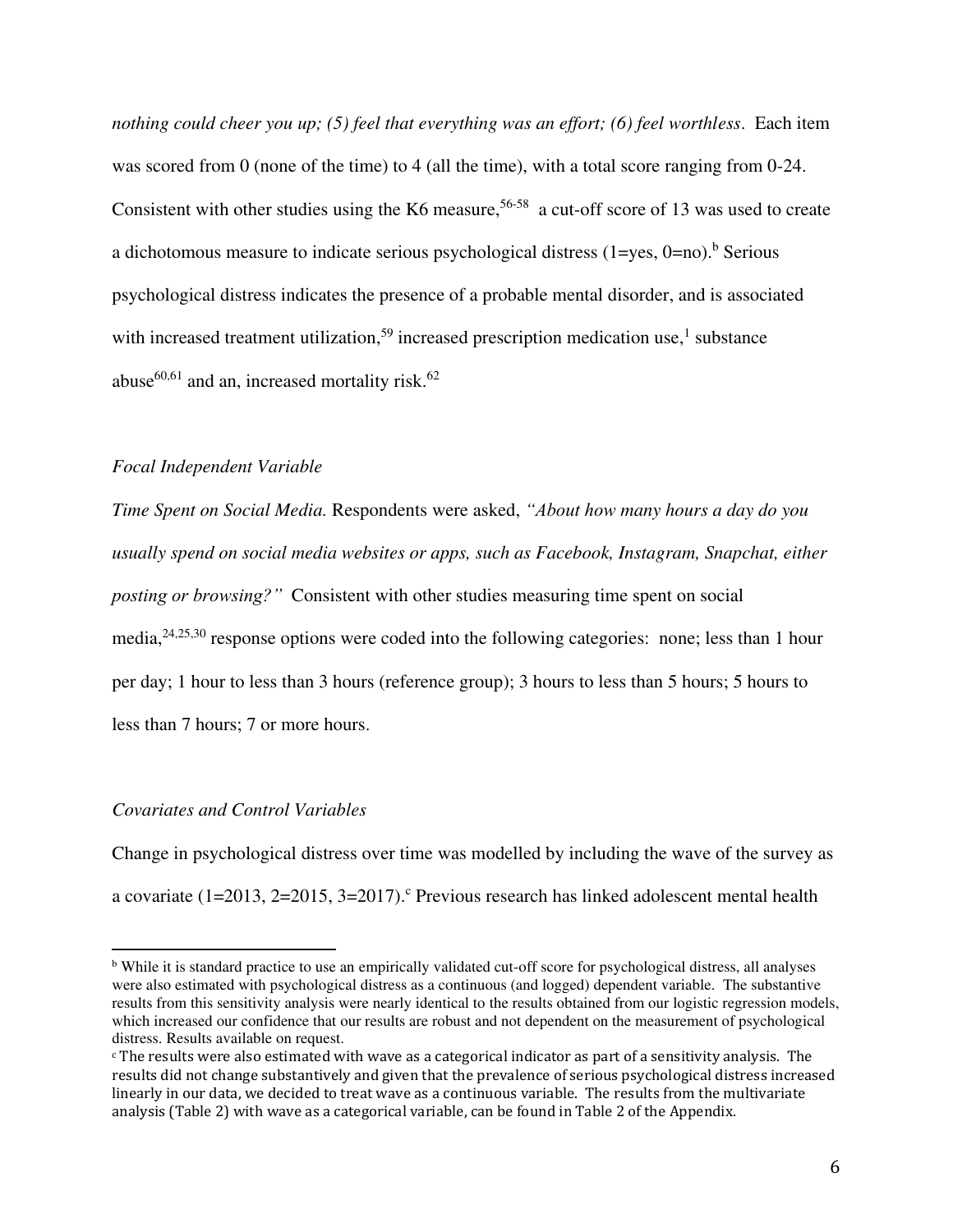outcomes to several demographic variables, including age,  $24,29,30$  sex,  $1,3,19,24$  ethnicity and foreign born status,<sup>19,63</sup> and socioeconomic status.<sup>64-68</sup> These variables were included as control variables in the multivariate analysis. Grade was used to measure age and was coded as a continuous variable  $(7-12)$ , while sex  $(0)$ =male, 1=female), ethnicity (white = reference group), and foreignborn status (0=born in Canada, 1=born in another country) were included as categorical variables. The MacArthur family SSS ladder, a validated measure of subjective social status, was included as a proxy for family socioeconomic status.<sup>69,70</sup> Recent research has also linked social media use and psychological distress to a lack of connectedness with peers  $40,71,72$  and with cyberbullying victimization.73,74These variables were included to control for potential confounding effects in the multivariate analysis. Students were asked to evaluate their relationships with peers at school, with higher values reflecting closer relationships to peers (1- 4). Consistent with other research,<sup>19,29,73</sup> past year cyberbullying victimization was included as a dichotomous variable  $(0=no, 1=yes)$ . Table 1 (Appendix) provides more details on the variables used in the analysis.

#### *Analytic Strategy*

We first calculated descriptive statistics to determine the prevalence of serious psychological distress and time spent on social media across each wave of data. Next, we estimated a series of nested logistic regression models to estimate the association between time spent on social media and psychological distress controlling for relevant factors.<sup>d</sup> Two interaction terms were estimated to test whether the association between sex and serious psychological distress and the association

<sup>&</sup>lt;sup>d</sup> The purpose of the control variables was to account for potential confounders and to estimate the net effect of time spent on social media in the multivariate context. However, we were mindful of potential model overfitting, the possibility of collider variables, and potential issues with multicollinearity. A series of diagnostic tests were run, and the effects of time spent on social media on psychological distress was estimated with and without statistical controls. The results were almost identical, and the results were robust across different model specifications.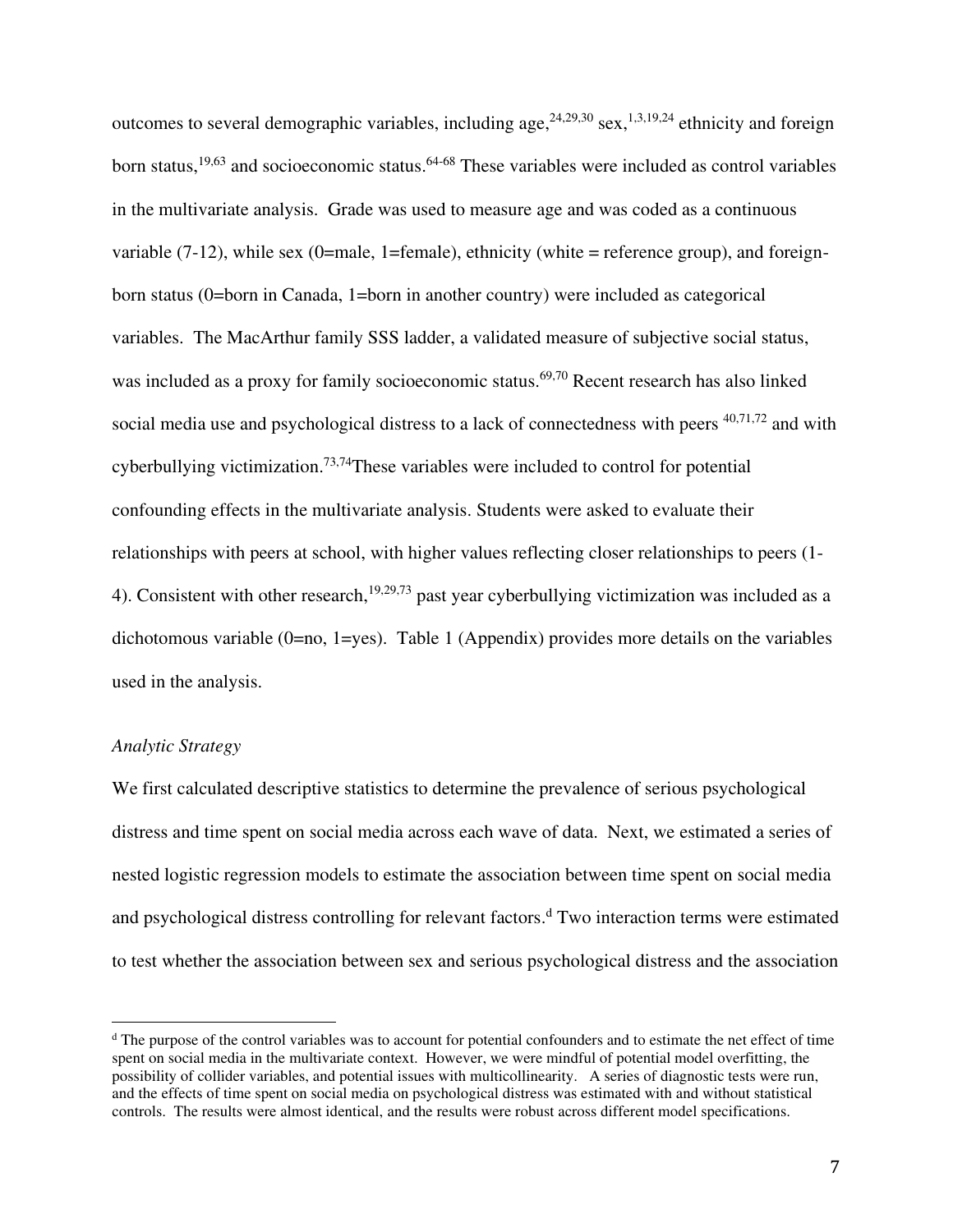between time spent on social media and serious psychological distress changed between 2013- 2017. The effect of all other variables was held constant in the interactions. All analyses corrected for characteristics of the sampling design (i.e., stratification, clustering and weighting), and were conducted using Stata v.16.1.

#### **Results**

Table 1 presents the prevalence of serious psychological distress and time spent on social media for Ontario students between 2013 and 2017. Serious psychological distress significantly increased during this time, rising from 10.9% in 2013 (95% CI: 9.6%-12.3%), to 14.5% in 2015 (95% CI: 12.8%-16.4%), to 16.8% in 2017 (95% CI: 14.6%-19.3%). During these same time periods, social media use also increased, especially at the highest levels. The percentage of students who reported spending between 5 and 7 hours on social media per day increased from 6.6% in 2013 (95% CI: 5.5%-7.6%), to 9.8% in 2015 (95% CI: 8.7%-11.1%), to 12.7% in 2017 (95% CI: 10.8%-14.8%). Similar increases were observed for students who reported spending 7 or more hours per day on social media, which increased from 3.7% in 2013 (95% CI: 3.0%- 4.5%), to 6.2% in 2015 (95% CI: 5.2%-7.5%), to 7.4% in 2017 (95% CI: 6.0%-9.1%).

#### **[Insert Table 1 about here]**

Table 2 presents the results from the multivariate logistic regression models. The trend in serious psychological distress was captured by the wave variable. The odds of distress increased across the three waves of data in all models (Model A to D); after controlling for the effect of all other factors (Model D), the odds of distress increased by 18% (p<0.001). Several of the control variables were also notable predictors of serious psychological distress. In the multivariate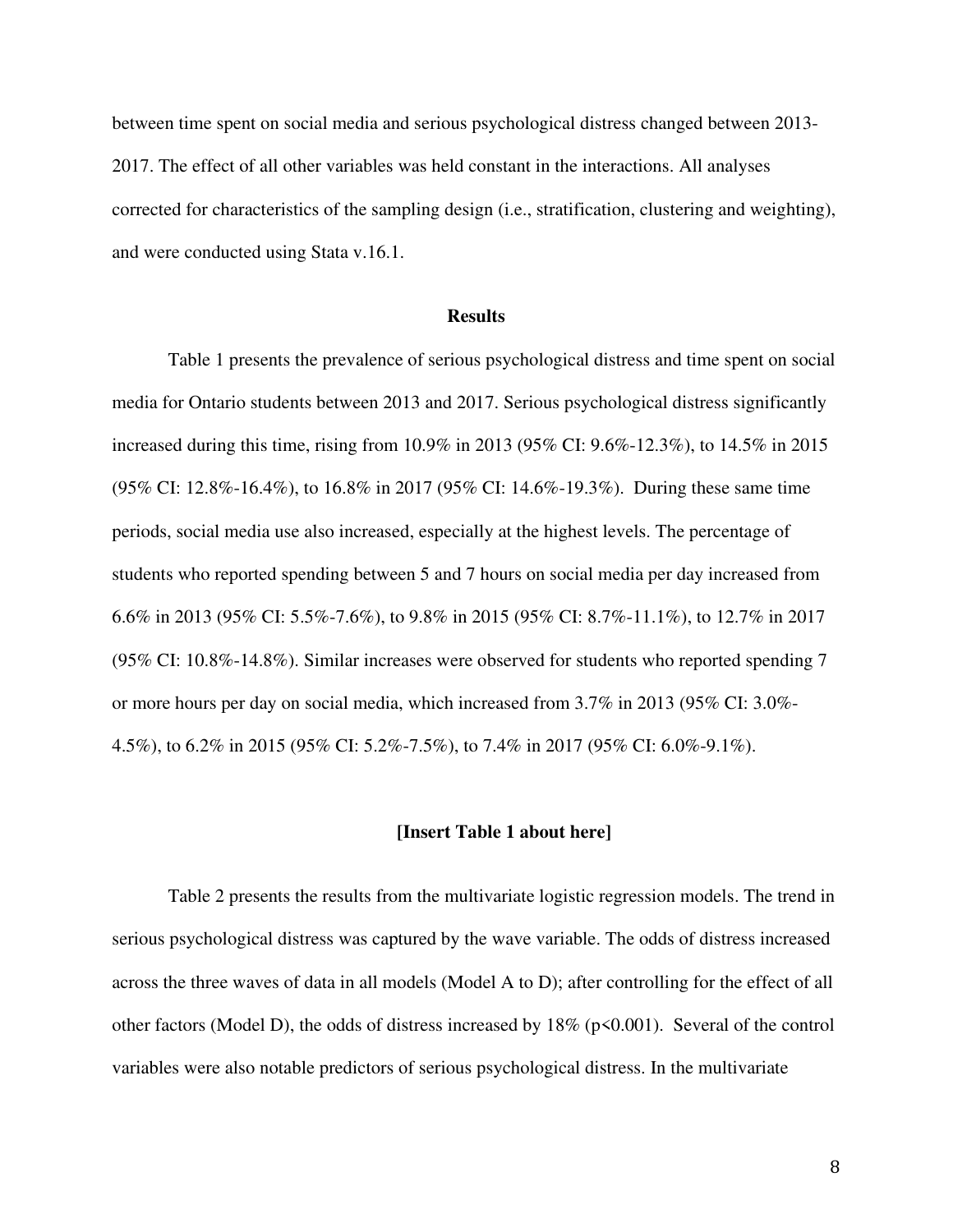context, the odds of distress were lower for students who reported having close social relationships with other students at school ( $AOR = .50$ ; p<0.001) and for students who reported higher levels of subjective family socioeconomic status (AOR=.82; p<.001). Conversely, the odds of distress were higher for older students  $(AOR=1.12; p<0.001)$  and for students who reported cyberbullying victimization (AOR=2.39,  $p$ <0.001).

 Sex was a significant predictor of serious psychological distress across all models. In the multivariate model (Model D), female students were at 2.6 times the odds of male students for serious psychological distress ( $p<0.001$ ). An interaction between wave and sex tested whether the increases in serious psychological distress varied for male and females. The interaction was not statistically significant (F=.12; p>0.05). Auxiliary analyses confirm that the odds of serious psychological distress for females relative to males, presented separately by wave (see Table 4, Appendix), had overlapping confidence intervals and the change over time was not statistically significant.

#### **[Insert Table 2 about here]**

Time spent using social media, was significantly associated with serious psychological distress (Model C) and this association remained significant in the multivariate context (Model D). Compared to those who reported using social media between 1 and 3 hours per day (the reference group), and controlling for all other factors, the odds of distress increased with the amount of time spent using social media per day. However, the interaction between social media use and wave was statistically significant ( $F=2.76$ ;  $p<0.05$ ), suggesting that social media use had a differential relationship with serious psychological distress over time (see Table 4, appendix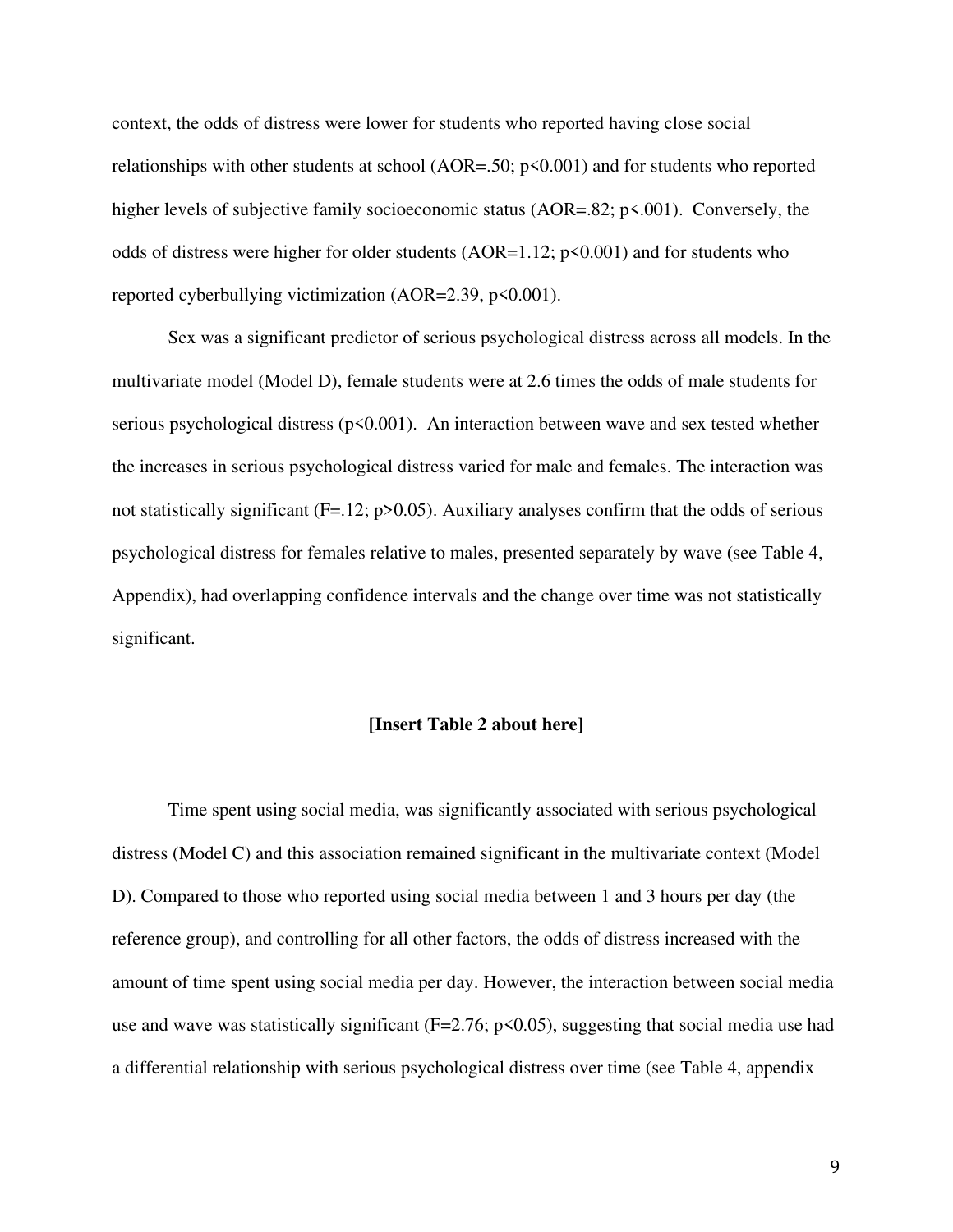for results stratified by wave). Figure 1 displays the predicted probability of time spent on social media and serious psychological distress over time, holding the effect of all other variables at their mean value. The results from this interaction demonstrate a non-linear effect over time. At the lowest levels of social media use, the predicted probability of serious psychological distress increased across the three waves; however, for students who reported spending 7 or more hours on social media per day, the predicted probability of serious psychological distress decreased from 22% to 17% between 2013 and 2017.<sup>e</sup>

#### **[Insert Figure 1 about here]**

#### **Discussion**

Evidence for increased psychological distress and depression among adolescents and young adults has been reported in North America and Great Britain.<sup>1-4,30,75</sup> These increases have been accompanied by corresponding increases in suicide-related behaviors,  $2,3,76,77$  providing ancillary evidence that the recent upward trend in self-reported mental health problems is not an artifact of an increased willingness to disclose negative affect in anonymous surveys, but part of a broader increase in mental health problems among adolescents.<sup>6</sup> Our results add to this emergent literature and show a substantial increase in the proportion of students in grades 7 to 12 in Ontario, Canada who reported serious psychological distress between 2013 and 2017. This

<sup>&</sup>lt;sup>e</sup> The findings from Figure 1 can be further evidenced by examining the supplemental material, found in the Appendix. In Table 3, descriptive statistics reveal that the percentage of Ontario students reporting serious psychological distress increased for students who reported less than 1 hour of social media use per day while the percentage decreased for those who reported 7 or more hours of social media use per day between 2013-2017, as compared to the reference group. Table 4 presents the adjusted odds ratios from the multivariate logistic regression model (Table 2), stratified by wave. Compared to those who reported using social media 1 or fewer hours per day (the reference group, whose probability of distress increased between 2013-2017), the AOR of those who reported using social media 7 or more hours per day decreased from 3.47 in 2013 to 1.38 in 2017.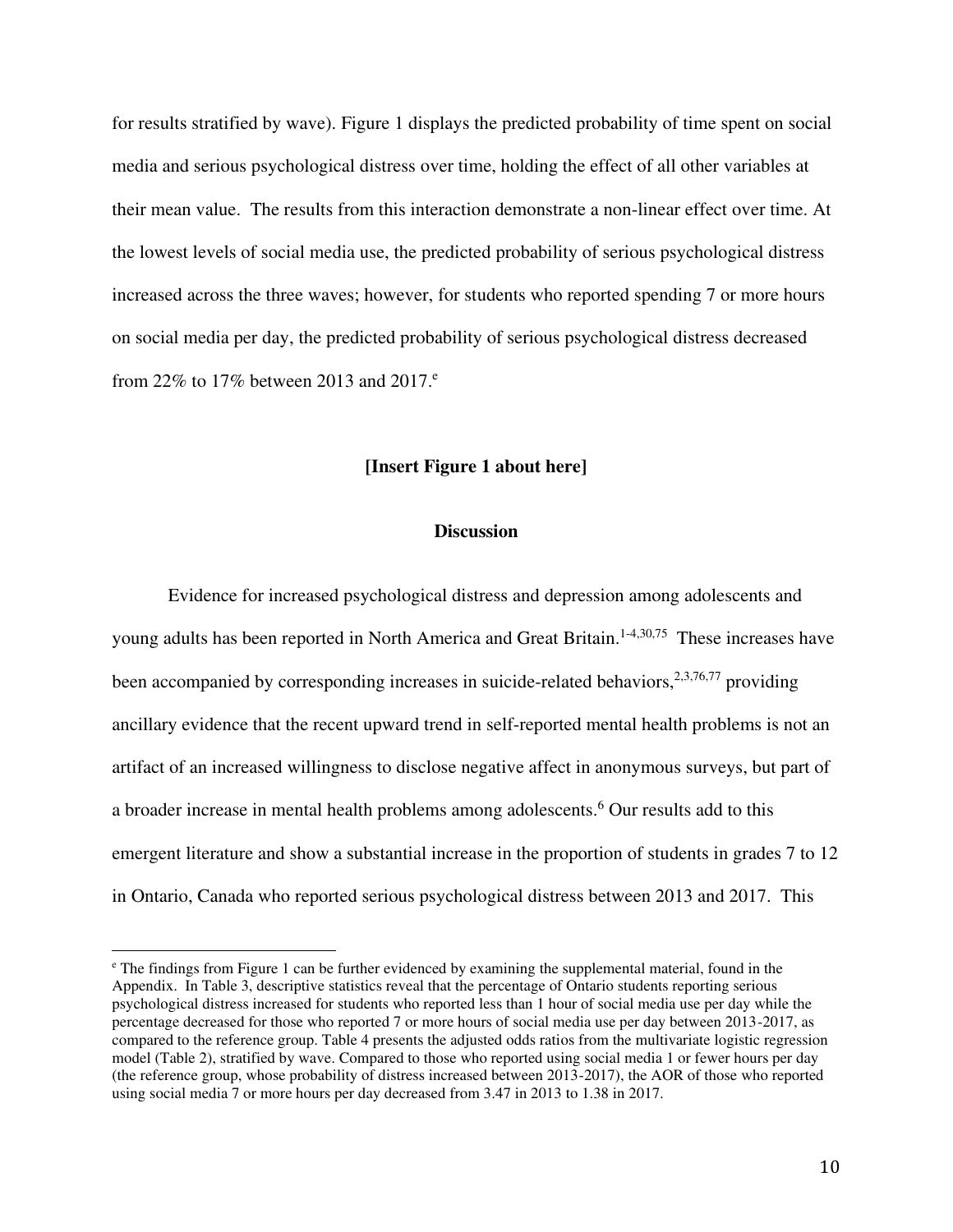increase of 65% is unprecedented, and translates to more than 150,000 students who suffered from a probable mental health disorder in 2017.<sup>8</sup> Given the adverse outcomes associated with serious psychological distress,<sup>1,60-62</sup> it is extremely important to identify the mechanisms contributing to these recent increases.

It has been argued that increased use of electronic devices, including social media use, has contributed to simultaneous increases in mental health problems such as psychological distress in recent years.<sup>24,27,78</sup> Our results provide support for the proposal that time spent on social media increased concomitantly with increased psychological distress for both males and females. However, the interaction of year and social media use suggests that the relationship between heavy social media use and psychological distress is complex. Even though both social media and psychological distress have increased from 2013 to 2017, the interaction indicates that the association between the two is decreasing over time. Those students who had the lowest levels of time spent on social media showed increases in psychological distress, while those with the highest levels of time spent on social media showed decreases in psychological distress, between 2013-2017. These data suggest that while social media use and serious psychological distress are associated with one another at each point in time, overall increases in social media use, and more specifically increases in heavy social media use, do not appear to account by themselves for the recent increases in serious psychological distress.

The influence of social media use on mental health may be complicated and could reflect other, underlying causal pathways. Kelly et al. (2018) have suggested that several paths could be involved, and that poor sleep, limited in-person social interactions, reduced physical activity, increased exposure to online harassment, reduced self-esteem, and poor body image may mediate the pathway between social media use and increased mental health problems such as anxiety

11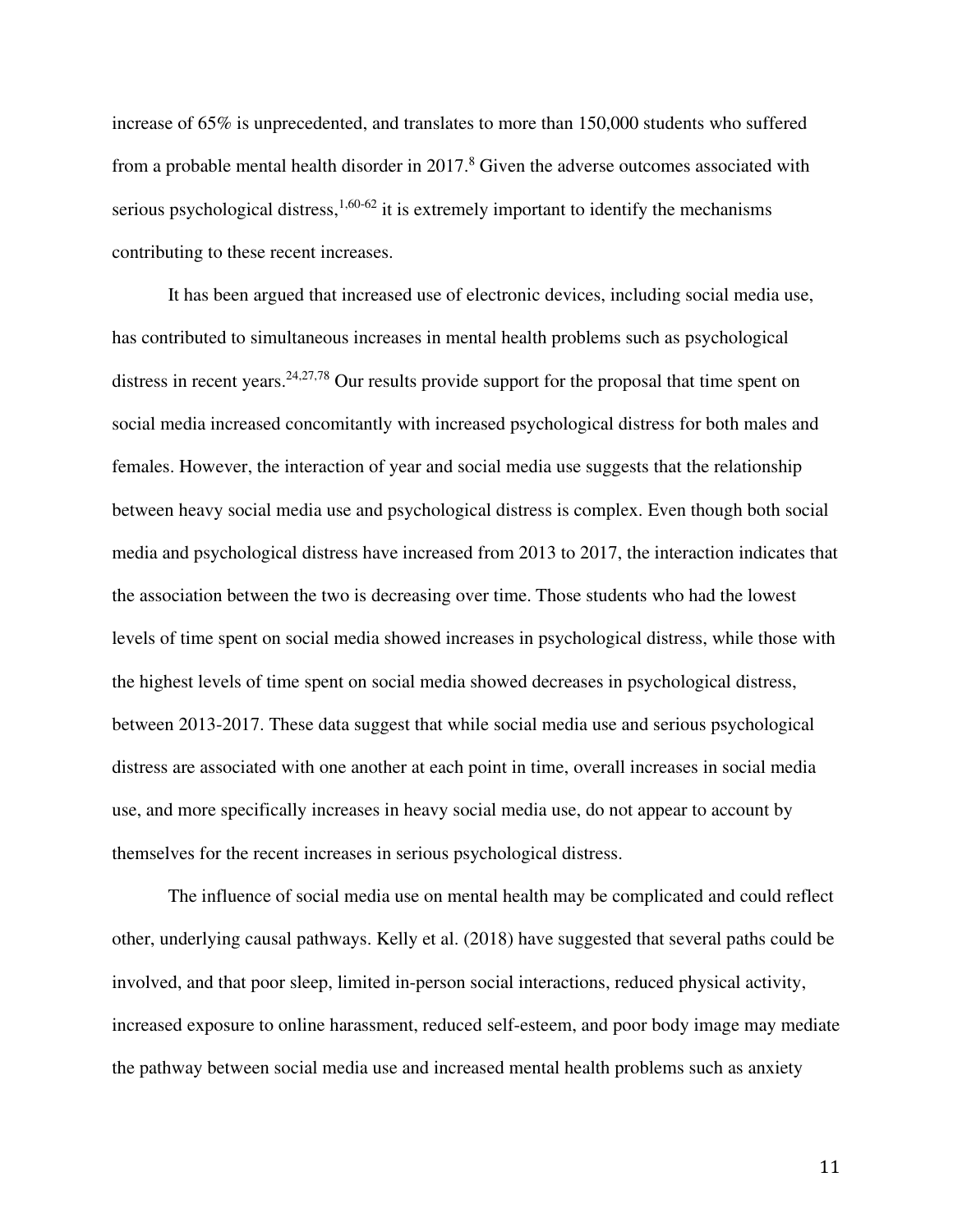and/or depression.<sup>25</sup> Other researchers have confirmed the association of high levels of social media use with poor sleep and lack of exercise.  $25,30,32,38,39,48$  In a recent longitudinal study, Heffer and colleagues (2018), observed that, rather than social media use predicting depression, depression predicted social media use, but only among females.<sup>21</sup> Thus, the nature of the causal pathway between social media use and mental health problems is unclear and it is possible that the relationship is a reciprocal one.<sup>79,80</sup> Given the importance of temporal sequencing and the complexity of factors that may be responsible for the upward trend in psychological distress, more studies using panel data, where individuals are tracked at multiple points in time, are needed to better understand causal pathways and opportunities for prevention.

It is also possible that the changing impact of social media use on psychological distress is related to the novelty of the technology at the time, and the people initially attracted to it. "Early adopters" of social media, in diffusion of innovation terms,  $81$  may have been individuals already experiencing some predisposition to distress. Certainly, Heffer et al.'s (2018) results may support this interpretation, and Zink et al. (2019) observed reciprocal relationships between screen time and emotional disorder symptoms in adolescents.<sup>21,80</sup> As heavy use of social media has become a more salient and normalized feature of adolescent life, later adopters of social media may include larger numbers of individuals less prone to distress. Changes in the frequency of time spent on social media do not account for the quality of social media use or for the relative impact that different types of social media use may have on psychological distress. Active social media use, where adolescents use social media to directly communicate with one

f The normalization of social media use has been facilitated by the ubiquity of internet access and smartphone ownership. According to the 2018 Canadian Internet Use Survey, 98.6% of adolescents aged 15-24 reported having access to the internet and 88.1% reported owning a smartphone. Available online at: Statistics Canada, 2019. Canadian Internet Use Survey. Released at 8:30 a.m. Eastern time in The Daily, Tuesday, October 29, 2019. Statistics Canada catalogue no. 11-001-X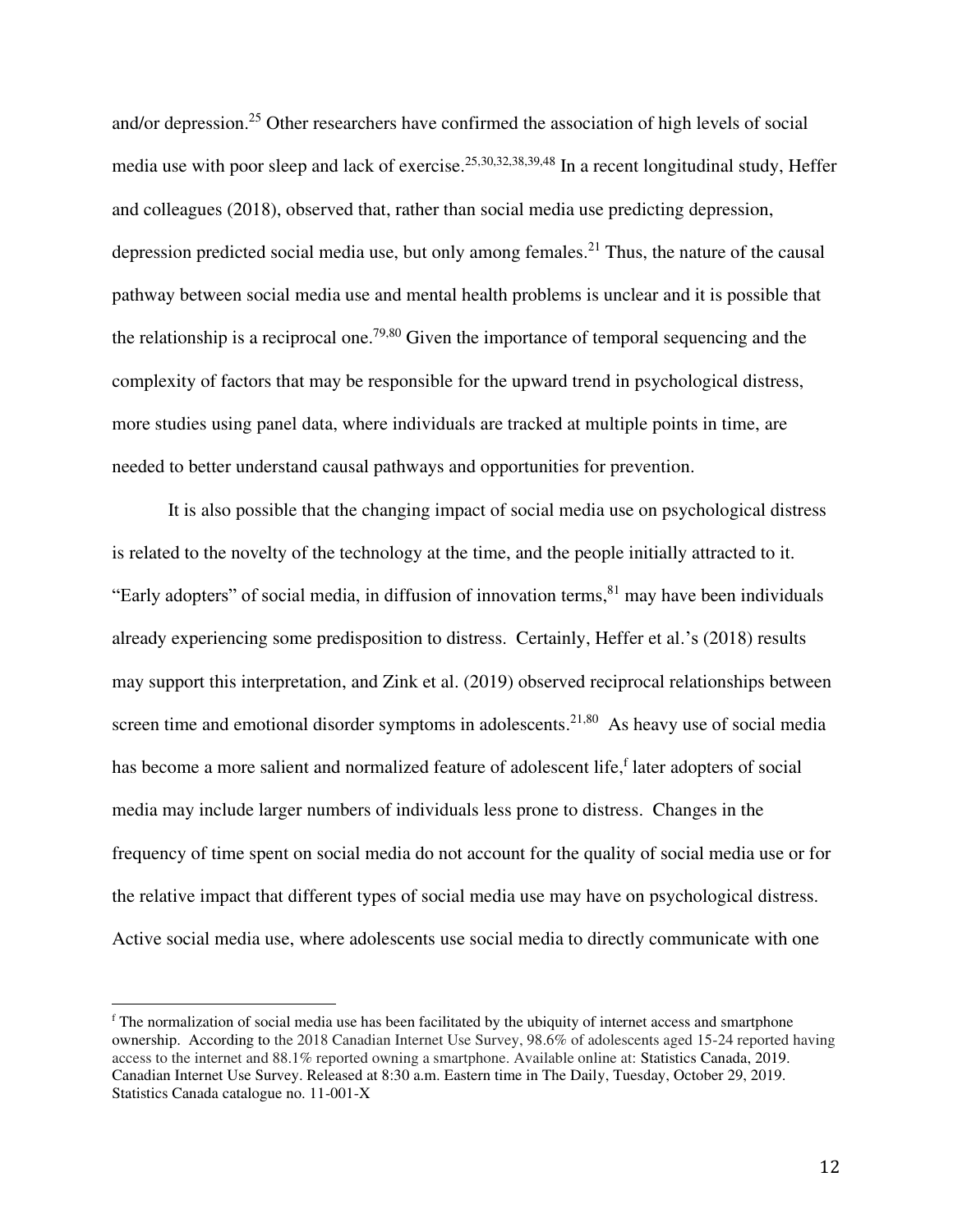another and facilitates social connectedness and social capital, may promote psychological wellbeing.<sup>82</sup> Passive social media use, on the other hand, is characterized by an absence of interpersonal communication, and has been associated with lower levels of psychological wellbeing.<sup>42,43,83</sup> Without more data, including validated measures of different types of social media use,<sup>84</sup> over a longer time period, it is difficult to draw definitive conclusions. Future research will need to track changes in the patterns of social media use as well as changes in the association between social media use and psychological distress over time. If the recent increases in mood disorders are part of a generational shift among a new cohort of adolescents, as has been recently suggested,  $30$  then the prevalence of serious psychological distress may continue to increase.

 Other researchers have suggested that the negative effect of social media use on wellbeing may be observed primarily among females.<sup>3,24</sup> Our results suggest that increased social media use was associated with increased psychological distress among both males and females in Ontario and increases in severe psychological distress were observed among both male and female students. While we see differences in the base rate of psychological distress, a finding consistent with other studies, $8,12$  we observed increases in psychological distress among both male and female students between 2013-2017. Future research examining the etiology of the increases in psychological distress among adolescents should not automatically concede the existence of gender-specific effects without first testing for them.

Our data demonstrate significant increases in serious psychological distress among Ontario students in grades 7 to 12 between 2013 and 2017. While social media use increased simultaneously, we found that the association of heavy social media use with serious psychological distress appeared to decrease over time. This decline may be a positive indicator

13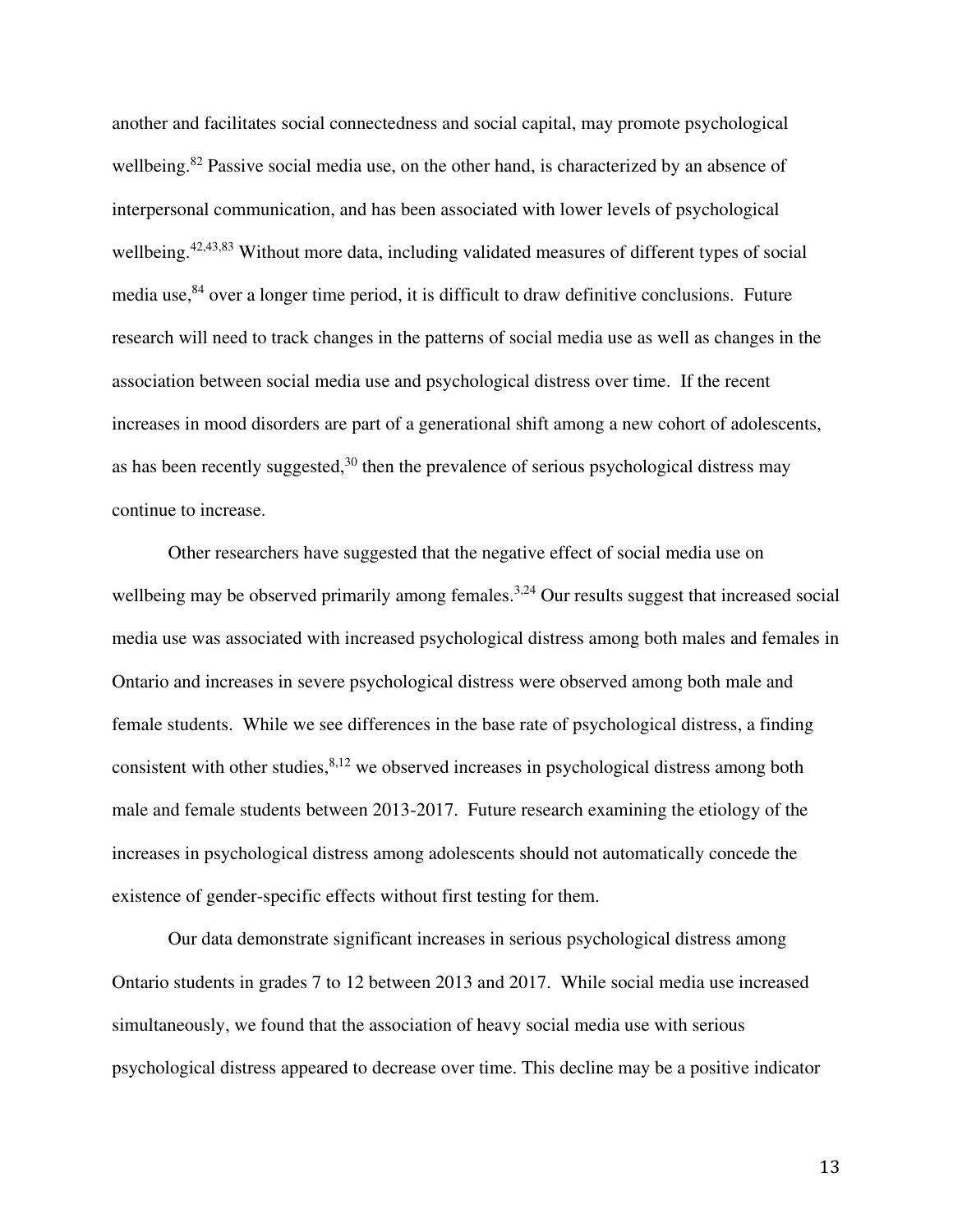for the future, in suggesting that the negative effect of heavy social media use may be moderating with time. As well, the disassociation of distress and social media use may suggest that the rise in serious distress among adolescents may not be strongly tied with social media use. A closer examination of distress needs to include other social factors, including the increased prevalence of negative news events from around the world. It is possible that adolescents are not just reacting to social media but rather to 'real world' distress. Future research to elucidate mechanisms underlying these trends might explore outcomes associated with different social media platforms (e.g., Instagram, Snapchat, Reddit, TikTok) and/or activities performed while using social media (e.g., browsing, posting, direct messaging). This research could help inform the potential moderating role that different types of social media use has on adolescent mental health.

 Our results are limited by the cross-sectional nature of the data, and their reliance on selfreported surveys. Thus, causal conclusions cannot be drawn, and the results may be subject to bias found with self-report, an issue underscored by recent research suggesting that self-reported estimates of social media use may not be reflective of actual time spent.<sup>85</sup>Another limitation related to the cross-sectional nature of our data is that we cannot assess whether higher social media use predicts psychological distress or vice versa. There is some evidence of a reverse association.<sup>21,79</sup> The possibility of reverse causation provides additional support to our conclusion that it is important to be cautious about the association between social media use and the recent increases in serious psychological distress. These increases appear to have multiple sources, and more research is needed to understand and address the increased prevalence of psychological distress among adolescents.

14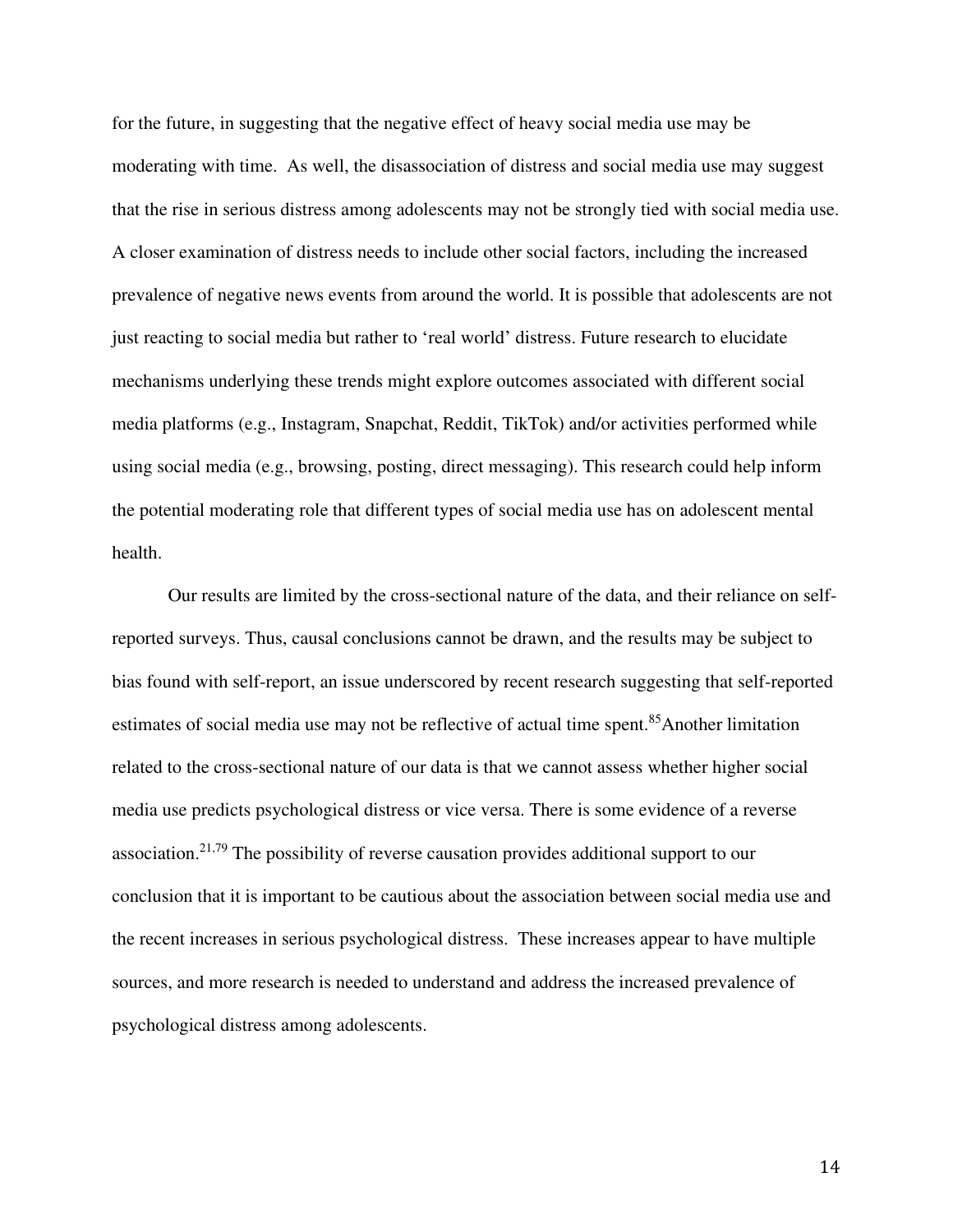### **References**

- 1. Mojtabai R, Olfson M, Han B. National trends in the prevalence and treatment of depression in adolescents and young adults. *Pediatrics.* 2016:e20161878.
- 2. Olfson M, Blanco C, Wall M, et al. National trends in suicide attempts among adults in the United States. *JAMA psychiatry.* 2017;74(11):1095-1103.
- 3. Twenge JM, Joiner TE, Rogers ML, Martin GN. Increases in depressive symptoms, suicide-related outcomes, and suicide rates among US adolescents after 2010 and links to increased new media screen time. *Clinical Psychological Science.*  2018;6(1):3-17.
- 4. Keyes KM, Gary D, O'Malley PM, Hamilton A, Schulenberg J. Recent increases in depressive symptoms among US adolescents: trends from 1991 to 2018. *Social psychiatry and psychiatric epidemiology.* 2019;54(8):987-996.
- 5. Collishaw S. Annual research review: secular trends in child and adolescent mental health. *Journal of Child Psychology and Psychiatry.* 2015;56(3):370-393.
- 6. Gunnell D, Kidger J, Elvidge H. Adolescent mental health in crisis. In: British Medical Journal Publishing Group; 2018.
- 7. Sellers R, Warne N, Pickles A, Maughan B, Thapar A, Collishaw S. Cross‐cohort change in adolescent outcomes for children with mental health problems. *Journal of Child Psychology and Psychiatry.* 2019.
- 8. Boak A, Hamilton H, Adlaf E. The mental health and well-being of Ontario students, 1991-2017: detailed findings from the Ontario Student Drug Use and Health Survey (OSDUHS). *Toronto (ON): Centre for Addiction and Mental Health.* 2018.
- 9. Ialomiteanu A, Adlaf EM, Mann RE. *CAMH Monitor 2016 Metadata User's EGuide.* Centre for Addiction and Mental Health; 2017.
- 10. Malla A, Shah J, Iyer S, et al. Youth mental health should be a top priority for health care in Canada. *The Canadian Journal of Psychiatry.* 2018;63(4):216-222.
- 11. Gandhi S, Chiu M, Lam K, Cairney JC, Guttmann A, Kurdyak P. Mental health service use among children and youth in Ontario: population-based trends over time. *The Canadian Journal of Psychiatry.* 2016;61(2):119-124.
- 12. Mann RE, Paglia-Boak A, Adlaf EM, et al. Estimating the prevalence of anxiety and mood disorders in an adolescent general population: An evaluation of the GHQ12. *International Journal of Mental Health and Addiction.* 2011;9(4):410-420.
- 13. Wiens K, Williams JV, Lavorato DH, et al. Is the prevalence of major depression increasing in the Canadian adolescent population? Assessing trends from 2000 to 2014. *Journal of affective disorders.* 2017;210:22-26.
- 14. Clayborne ZM, Varin M, Colman I. Systematic Review and Meta-Analysis: Adolescent Depression and Long-Term Psychosocial Outcomes. *Journal of the American Academy of Child and Adolescent Psychiatry.* 2019;58(1):72-79.
- 15. Chassiakos YLR, Radesky J, Christakis D, Moreno MA, Cross C. Children and adolescents and digital media. *Pediatrics.* 2016;138(5):e20162593.
- 16. Twenge JM. *IGen: Why Today's Super-Connected Kids Are Growing Up Less Rebellious, More Tolerant, Less Happy--and Completely Unprepared for Adulthood--and What That Means for the Rest of Us.* Simon and Schuster; 2017.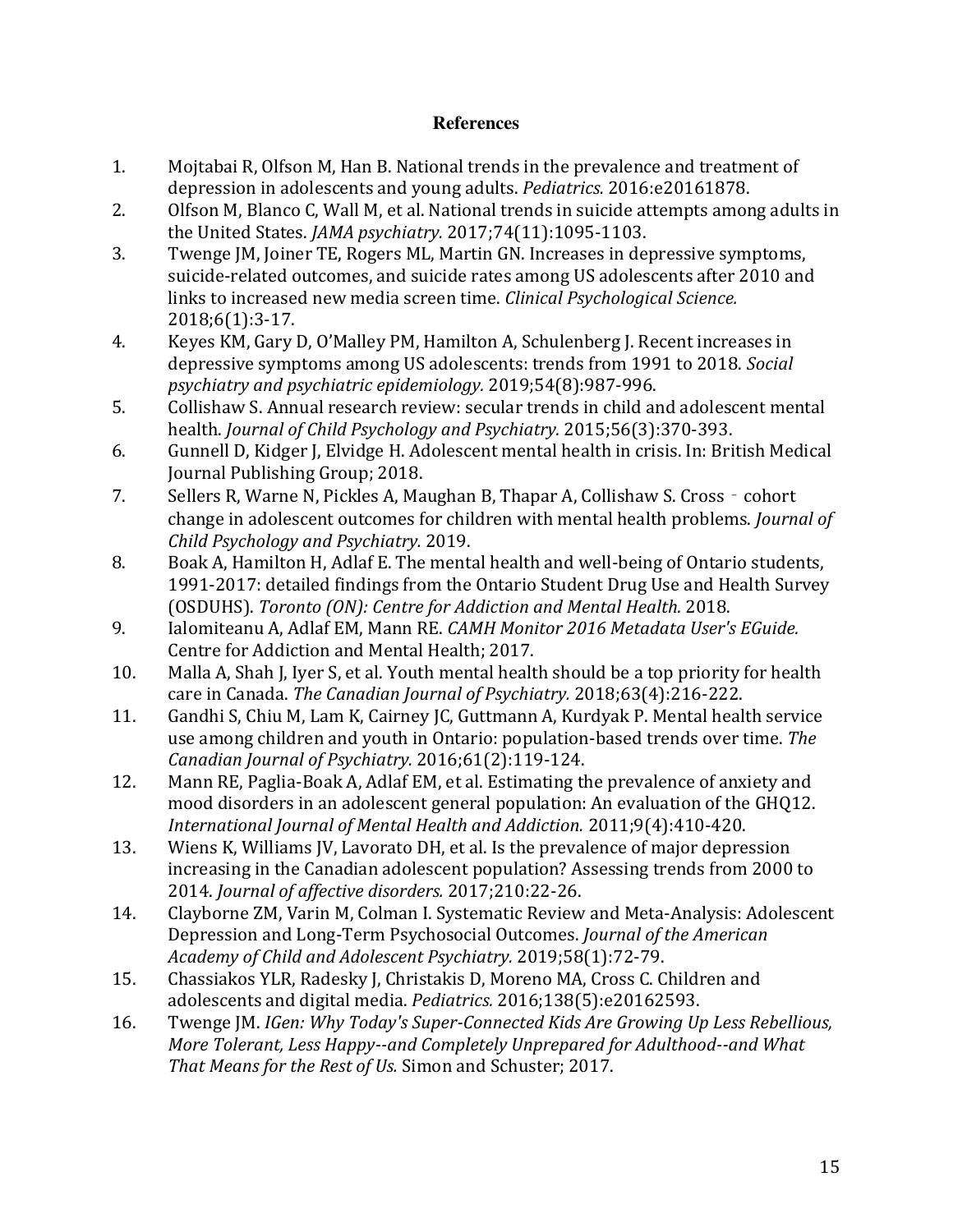- 17. Abi-Jaoude E, Naylor KT, Pignatiello A. Smartphones, social media use and youth mental health. *CMAJ.* 2020;192(6):E136-E141.
- 18. Marino C, Gini G, Vieno A, Spada MM. The associations between problematic Facebook use, psychological distress and well-being among adolescents and young adults: A systematic review and meta-analysis. *Journal of affective disorders.*  2018;226:274-281.
- 19. Sampasa-Kanyinga H, Hamilton H. Social networking sites and mental health problems in adolescents: The mediating role of cyberbullying victimization. *European psychiatry.* 2015;30(8):1021-1027.
- 20. Bell V, Bishop DV, Przybylski AK. The debate over digital technology and young people. In: British Medical Journal Publishing Group; 2015.
- 21. Heffer T, Good M, Daly O, MacDonell E, Willoughby T. The Longitudinal Association Between Social-Media Use and Depressive Symptoms Among Adolescents and Young Adults: An Empirical Reply to Twenge et al.(2018). *Clinical Psychological Science.* 2019:2167702618812727.
- 22. Przybylski AK, Weinstein N. A large-scale test of the Goldilocks Hypothesis: Quantifying the relations between digital-screen use and the mental well-being of adolescents. *Psychological Science.* 2017;28(2):204-215.
- 23. Huang C. Time spent on social network sites and psychological well-being: A metaanalysis. *Cyberpsychology, Behavior, and Social Networking.* 2017;20(6):346-354.
- 24. Booker CL, Kelly YJ, Sacker A. Gender differences in the associations between age trends of social media interaction and well-being among 10-15 year olds in the UK. *BMC public health.* 2018;18(1):321.
- 25. Kelly Y, Zilanawala A, Booker C, Sacker A. Social media use and adolescent mental health: Findings from the UK Millennium Cohort Study. *EClinicalMedicine.*  2018;6:59-68.
- 26. Kross E, Verduyn P, Demiralp E, et al. Facebook use predicts declines in subjective well-being in young adults. *PloS one.* 2013;8(8):e69841.
- 27. Twenge JM, Campbell WK. Media Use Is Linked to Lower Psychological Well-Being: Evidence from Three Datasets. *Psychiatric Quarterly.* 2019:1-21.
- 28. Lin LY, Sidani JE, Shensa A, et al. Association between social media use and depression among US young adults. *Depression and anxiety.* 2016;33(4):323-331.
- 29. Sampasa-Kanyinga H, Lewis RF. Frequent use of social networking sites is associated with poor psychological functioning among children and adolescents. *Cyberpsychology, Behavior, and Social Networking.* 2015;18(7):380-385.
- 30. Twenge JM, Cooper AB, Joiner TE, Duffy ME, Binau SG. Age, period, and cohort trends in mood disorder indicators and suicide-related outcomes in a nationally representative dataset, 2005–2017. *Journal of abnormal psychology.* 2019.
- 31. Tromholt M. The Facebook experiment: Quitting Facebook leads to higher levels of well-being. *Cyberpsychology, behavior, and social networking.* 2016;19(11):661-666.
- 32. Boers E, Afzali M, Newton N, Conrad P. Association of Screen Time and Depression in Adolescence *JAMA Pediatrics.* 2019.
- 33. Shakya HB, Christakis NA. Association of Facebook use with compromised wellbeing: a longitudinal study. *American journal of epidemiology.* 2017;185(3):203-211.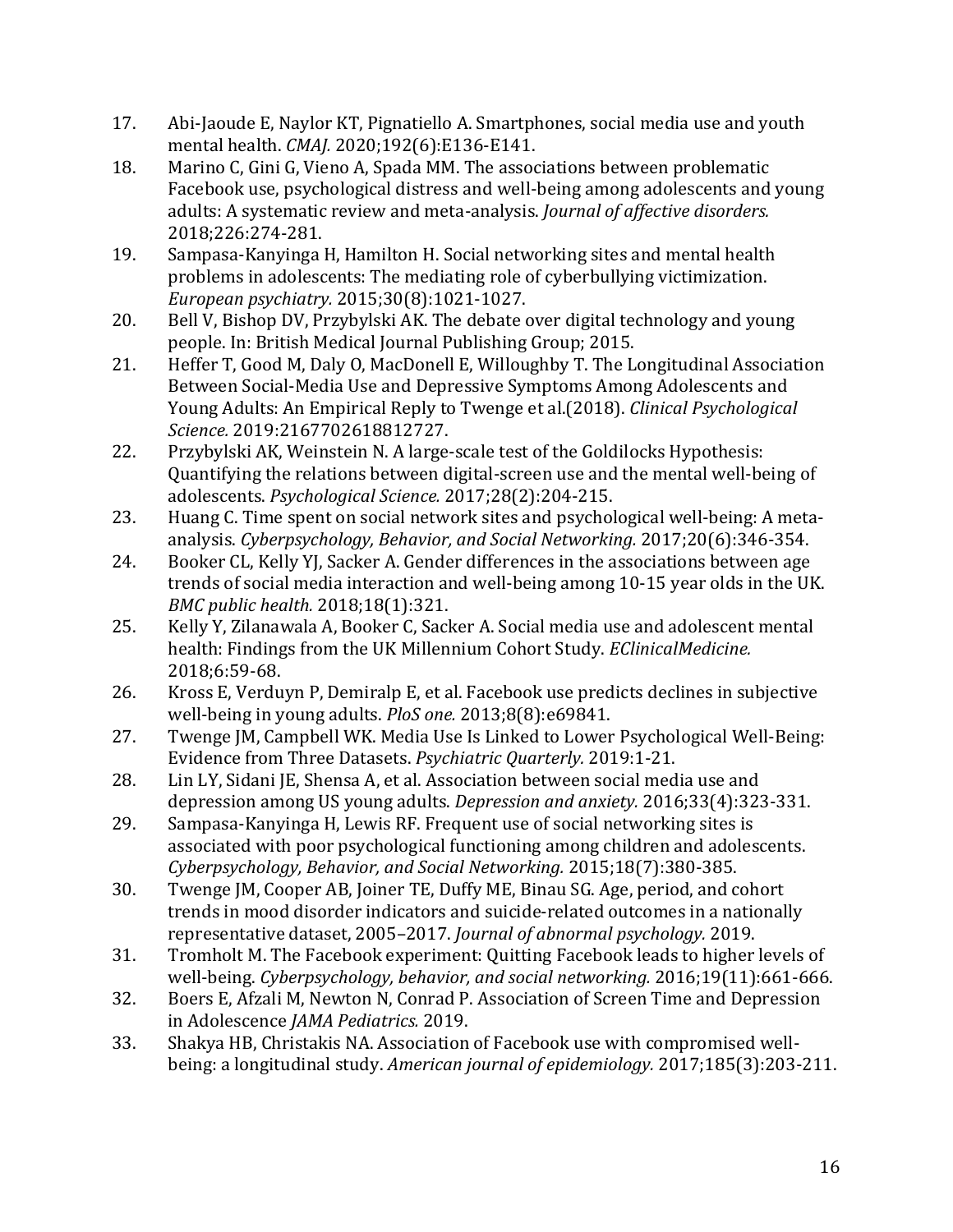- 34. Ra CK, Cho J, Stone MD, et al. Association of digital media use with subsequent symptoms of attention-deficit/hyperactivity disorder among adolescents. *Jama.*  2018;320(3):255-263.
- 35. Tamana SK, Ezeugwu V, Chikuma J, et al. Screen-time is associated with inattention problems in preschoolers: Results from the CHILD birth cohort study. *PloS one.*  2019;14(4):e0213995.
- 36. Riehm KE, Feder KA, Tormohlen KN, et al. Associations between time spent using social media and internalizing and externalizing problems among US youth. *JAMA psychiatry.* 2019;76(12):1266-1273.
- 37. Anderson SE, Economos CD, Must A. Active play and screen time in US children aged 4 to 11 years in relation to sociodemographic and weight status characteristics: a nationally representative cross-sectional analysis. *BMC Public health.* 2008;8(1):366.
- 38. Kremer P, Elshaug C, Leslie E, Toumbourou JW, Patton GC, Williams J. Physical activity, leisure-time screen use and depression among children and young adolescents. *Journal of science and medicine in sport.* 2014;17(2):183-187.
- 39. Woods HC, Scott H. # Sleepyteens: Social media use in adolescence is associated with poor sleep quality, anxiety, depression and low self-esteem. *Journal of adolescence.* 2016;51:41-49.
- 40. Sampasa-Kanyinga H, Chaput J-P, Hamilton HA. Social Media Use, School Connectedness, and Academic Performance Among Adolescents. *The journal of primary prevention.* 2019;40(2):189-211.
- 41. Valkenburg PM, Peter J, Schouten AP. Friend networking sites and their relationship to adolescents' well-being and social self-esteem. *CyberPsychology & Behavior.*  2006;9(5):584-590.
- 42. Appel H, Gerlach AL, Crusius J. The interplay between Facebook use, social comparison, envy, and depression. *Current Opinion in Psychology.* 2016;9:44-49.
- 43. Nesi J, Prinstein MJ. Using social media for social comparison and feedback-seeking: Gender and popularity moderate associations with depressive symptoms. *Journal of abnormal child psychology.* 2015;43(8):1427-1438.
- 44. Rosenberg J, Egbert N. Online impression management: Personality traits and concerns for secondary goals as predictors of self-presentation tactics on Facebook. *Journal of Computer-Mediated Communication.* 2011;17(1):1-18.
- 45. Wills TA. Downward comparison principles in social psychology. *Psychological bulletin.* 1981;90(2):245.
- 46. Verduyn P, Ybarra O, Résibois M, Jonides J, Kross E. Do Social Network Sites Enhance or Undermine Subjective Well‐Being? A Critical Review. *Social Issues and Policy Review.* 2017;11(1):274-302.
- 47. Afifi TO, Enns MW, Cox BJ, Martens PJ. Investigating health correlates of adolescent depression in Canada. *Canadian Journal of Public Health.* 2005;96(6):427-431.
- 48. Cheung AH, Dewa CS. Canadian community health survey: major depressive disorder and suicidality in adolescents. *Healthcare Policy.* 2006;2(2):76.
- 49. Brener ND, Billy JO, Grady WR. Assessment of factors affecting the validity of selfreported health-risk behavior among adolescents: evidence from the scientific literature. *Journal of adolescent health.* 2003;33(6):436-457.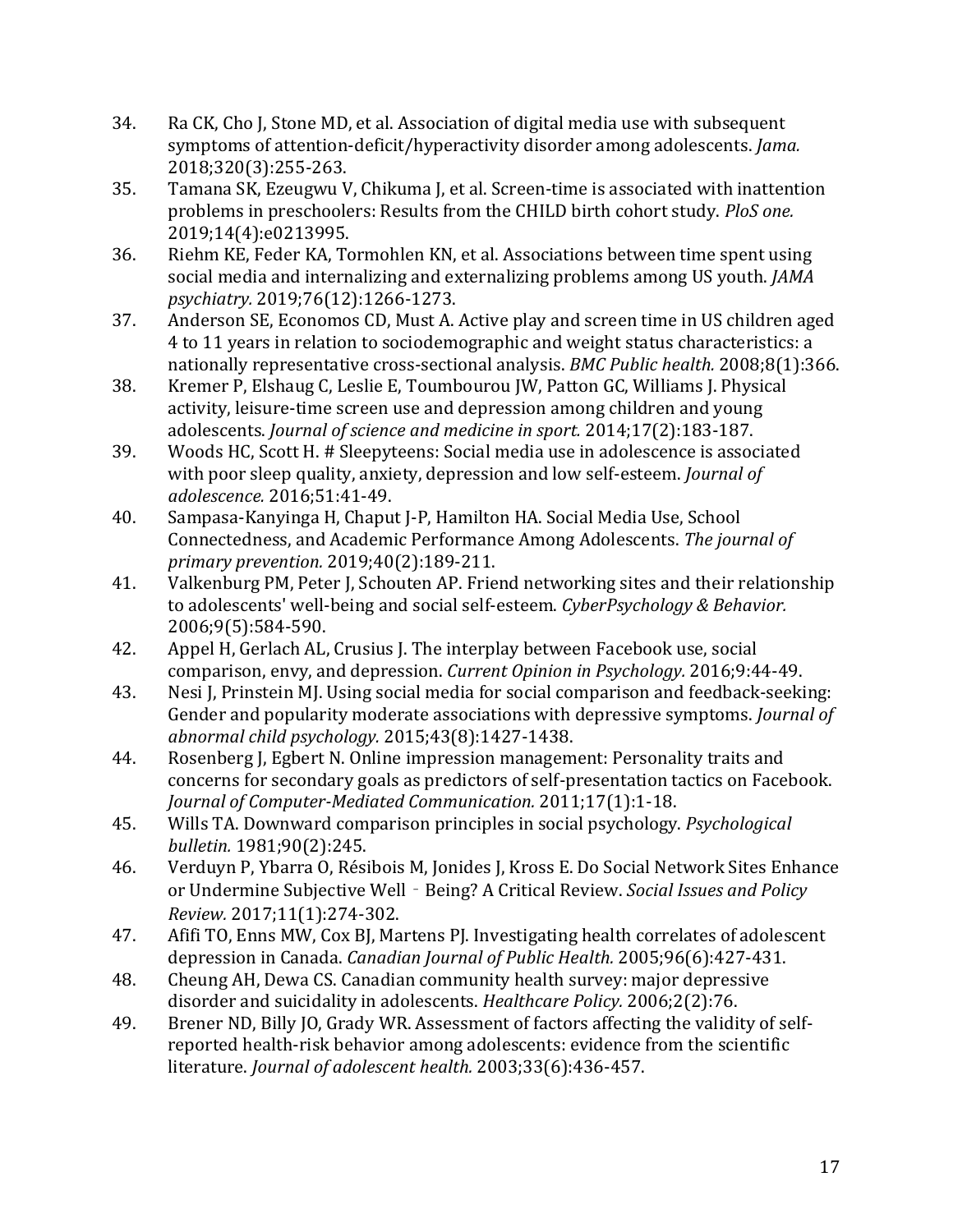- 50. Brener ND, Eaton DK, Kann L, et al. The association of survey setting and mode with self-reported health risk behaviors among high school students. *International Journal of Public Opinion Quarterly.* 2006;70(3):354-374.
- 51. Allison PD. *Missing data.* Vol 136: Sage publications; 2001.
- 52. Green JG, Gruber MJ, Sampson NA, Zaslavsky AM, Kessler RC. Improving the K6 short scale to predict serious emotional disturbance in adolescents in the USA. *International journal of methods in psychiatric research.* 2010;19(S1):23-35.
- 53. Kessler RC, Green JG, Gruber MJ, et al. Screening for serious mental illness in the general population with the K6 screening scale: results from the WHO World Mental Health (WMH) survey initiative. *International journal of methods in psychiatric research.* 2010;19(S1):4-22.
- 54. Peiper N, Clayton R, Wilson R, Illback R. The performance of the K6 Scale in a large school sample. *Psychological assessment.* 2015;27(1):228.
- 55. Mewton L, Kessler RC, Slade T, et al. The psychometric properties of the Kessler Psychological Distress Scale (K6) in a general population sample of adolescents. *Psychological assessment.* 2016;28(10):1232.
- 56. Kessler RC, Andrews G, Colpe LJ, et al. Short screening scales to monitor population prevalences and trends in non-specific psychological distress. *Psychological medicine.* 2002;32(6):959-976.
- 57. Kessler RC, Barker PR, Colpe LJ, et al. Screening for serious mental illness in the general population. *Archives of general psychiatry.* 2003;60(2):184-189.
- 58. Peiper N, Lee A, Lindsay S, Drashner N, Wing J. The performance of the K6 scale in a large school sample: A follow-up study evaluating measurement invariance on the Idaho Youth Prevention Survey. *Psychological assessment.* 2016;28(6):775.
- 59. Prochaska JJ, Sung HY, Max W, Shi Y, Ong M. Validity study of the K6 scale as a measure of moderate mental distress based on mental health treatment need and utilization. *International journal of methods in psychiatric research.* 2012;21(2):88- 97.
- 60. Cheung AH, Cook S, Kozloff N, Chee JN, Mann RE, Boak A. Substance use and internalizing symptoms among high school students and access to health care services: results from a population-based study. *Canadian Journal of Public Health.*  2019;110(1):85-92.
- 61. Kelly AB, Chan GC, Mason WA, Williams JW. The relationship between psychological distress and adolescent polydrug use. *Psychology of Addictive Behaviors.*  2015;29(3):787.
- 62. Chiu M, Vigod S, Rahman F, Wilton AS, Lebenbaum M, Kurdyak P. Mortality risk associated with psychological distress and major depression: A population-based cohort study. *Journal of affective disorders.* 2018;234:117-123.
- 63. Montazer S, Wheaton B. The impact of generation and country of origin on the mental health of children of immigrants. *Journal of Health and Social Behavior.*  2011;52(1):23-42.
- 64. Dupéré V, Leventhal T, Lacourse E. Neighborhood poverty and suicidal thoughts and attempts in late adolescence. *Psychological medicine.* 2009;39(8):1295-1306.
- 65. Goodman E. The role of socioeconomic status gradients in explaining differences in US adolescents' health. *American journal of public health.* 1999;89(10):1522-1528.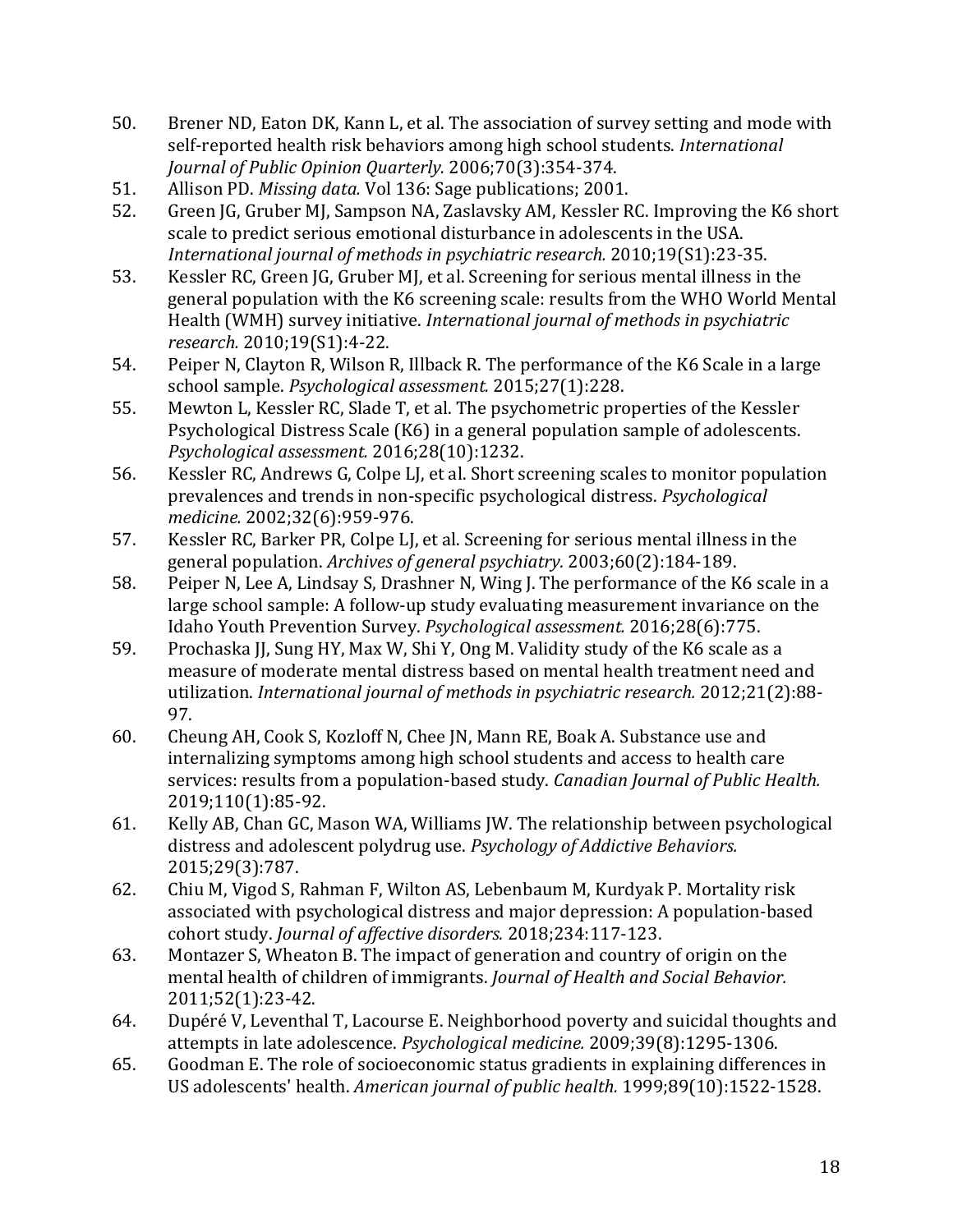- 66. Hamilton HA, Wickens CM, Ialomiteanu AR, Mann RE. Debt stress, psychological distress and overall health among adults in Ontario. *Journal of psychiatric research.*  2019;111:89-95.
- 67. Lowry R, Kann L, Collins JL, Kolbe LJ. The effect of socioeconomic status on chronic disease risk behaviors among US adolescents. *Jama.* 1996;276(10):792-797.
- 68. Mann RE, Zalcman RF, Rush BR, Smart RG, Rhodes AE. Alcohol factors in suicide mortality rates in Manitoba. *The Canadian Journal of Psychiatry.* 2008;53(4):243- 251.
- 69. Goodman E, Adler NE, Kawachi I, Frazier AL, Huang B, Colditz GA. Adolescents' perceptions of social status: development and evaluation of a new indicator. *Pediatrics.* 2001;108(2):e31-e31.
- 70. Goodman E, Huang B, Schafer-Kalkhoff T, Adler NE. Perceived socioeconomic status: a new type of identity that influences adolescents' self-rated health. *Journal of Adolescent Health.* 2007;41(5):479-487.
- 71. La Greca AM, Harrison HM. Adolescent peer relations, friendships, and romantic relationships: Do they predict social anxiety and depression? *Journal of clinical child and adolescent psychology.* 2005;34(1):49-61.
- 72. Marraccini ME, Brier ZM. School connectedness and suicidal thoughts and behaviors: A systematic meta-analysis. *School psychology quarterly.* 2017;32(1):5.
- 73. Kessel Schneider S, O'Donnell L, Smith E. Trends in cyberbullying and school bullying victimization in a regional census of high school students, 2006 - 2012. *Journal of school health.* 2015;85(9):611-620.
- 74. Sampasa-Kanyinga H, Chaput J-P, Hamilton HA, Colman I. Bullying involvement, psychological distress, and short sleep duration among adolescents. *Social psychiatry and psychiatric epidemiology.* 2018;53(12):1371-1380.
- 75. Sadler K, Vizard T, Ford T, et al. Mental Health of Children and Young People in England, 2017. 2018.
- 76. Froberg BA, Morton SJ, Mowry JB, Rusyniak DE. Temporal and geospatial trends of adolescent intentional overdoses with suspected suicidal intent reported to a state poison control center. *Clinical toxicology.* 2019:1-8.
- 77. Spiller HA, Ackerman JP, Spiller NE, Casavant MJ. Sex-and Age-specific Increases in Suicide Attempts by Self-Poisoning in the United States among Youth and Young Adults from 2000 to 2018. *The Journal of pediatrics.* 2019.
- 78. Twenge JM. The sad state of happiness in the United States and the role of digital media. *World Happiness Report 2019.* 2019.
- 79. Orben A, Dienlin T, Przybylski AK. Social media's enduring effect on adolescent life satisfaction. *Proceedings of the National Academy of Sciences.* 2019;116(21):10226- 10228.
- 80. Zink J, Belcher BR, Kechter A, Stone MD, Leventhal AM. Reciprocal associations between screen time and emotional disorder symptoms during adolescence. *Preventive medicine reports.* 2019;13:281-288.
- 81. Valente TW, Rogers EM. The origins and development of the diffusion of innovations paradigm as an example of scientific growth. *Science communication.*  1995;16(3):242-273.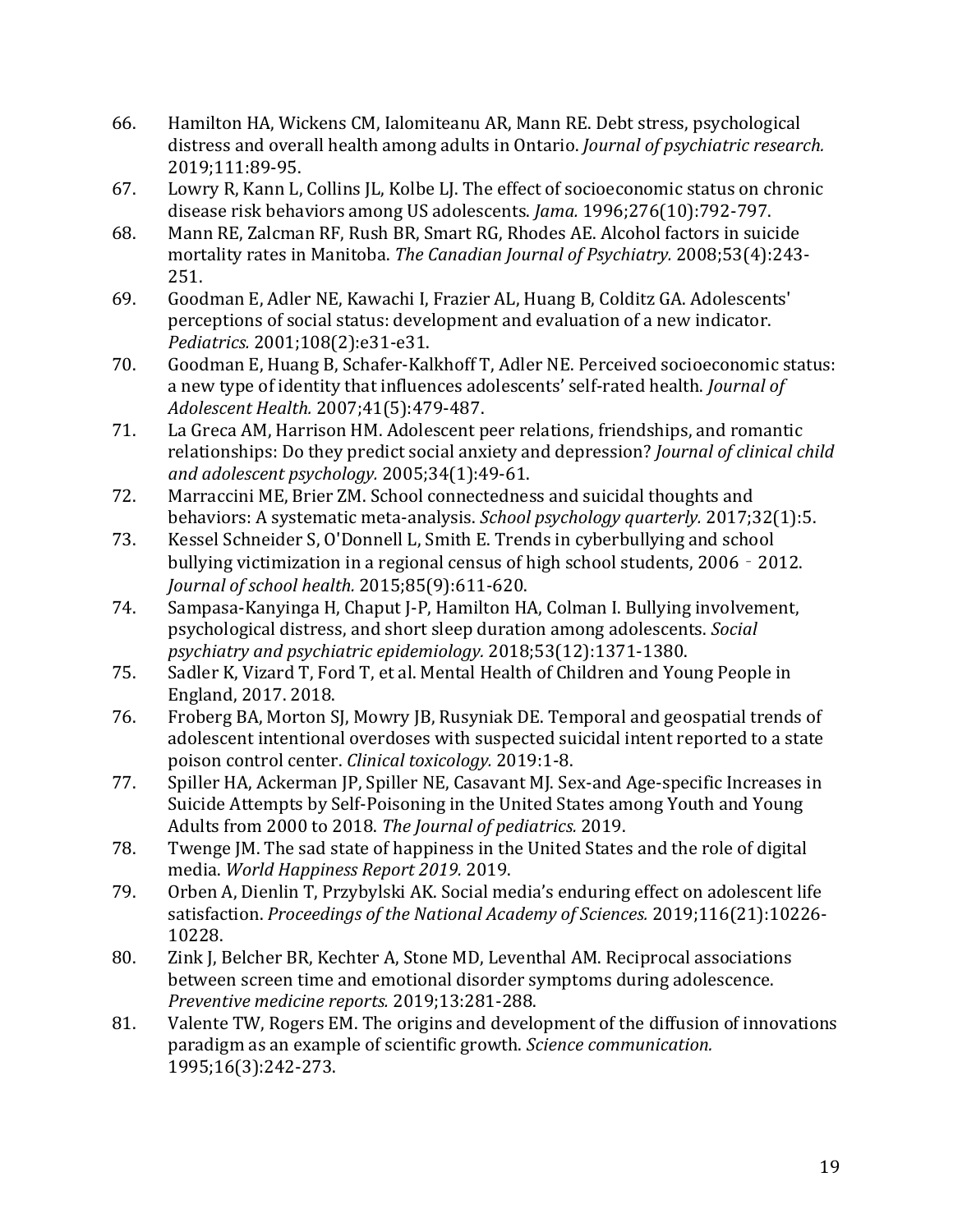- 82. Verduyn P, Lee DS, Park J, et al. Passive Facebook usage undermines affective wellbeing: Experimental and longitudinal evidence. *Journal of Experimental Psychology: General.* 2015;144(2):480.
- 83. Lin S, Liu D, Niu G, Longobardi C. Active Social Network Sites Use and Loneliness: the Mediating Role of Social Support and Self-Esteem. *Current Psychology.* 2020:1-8.
- 84. Trifiro BM, Gerson J. Social media usage patterns: research note regarding the lack of universal validated measures for active and passive use. *Social Media+ Society.*  2019;5(2):2056305119848743.
- 85. Scharkow M. The accuracy of self-reported internet use—A validation study using client log data. *Communication Methods and Measures.* 2016;10(1):13-27.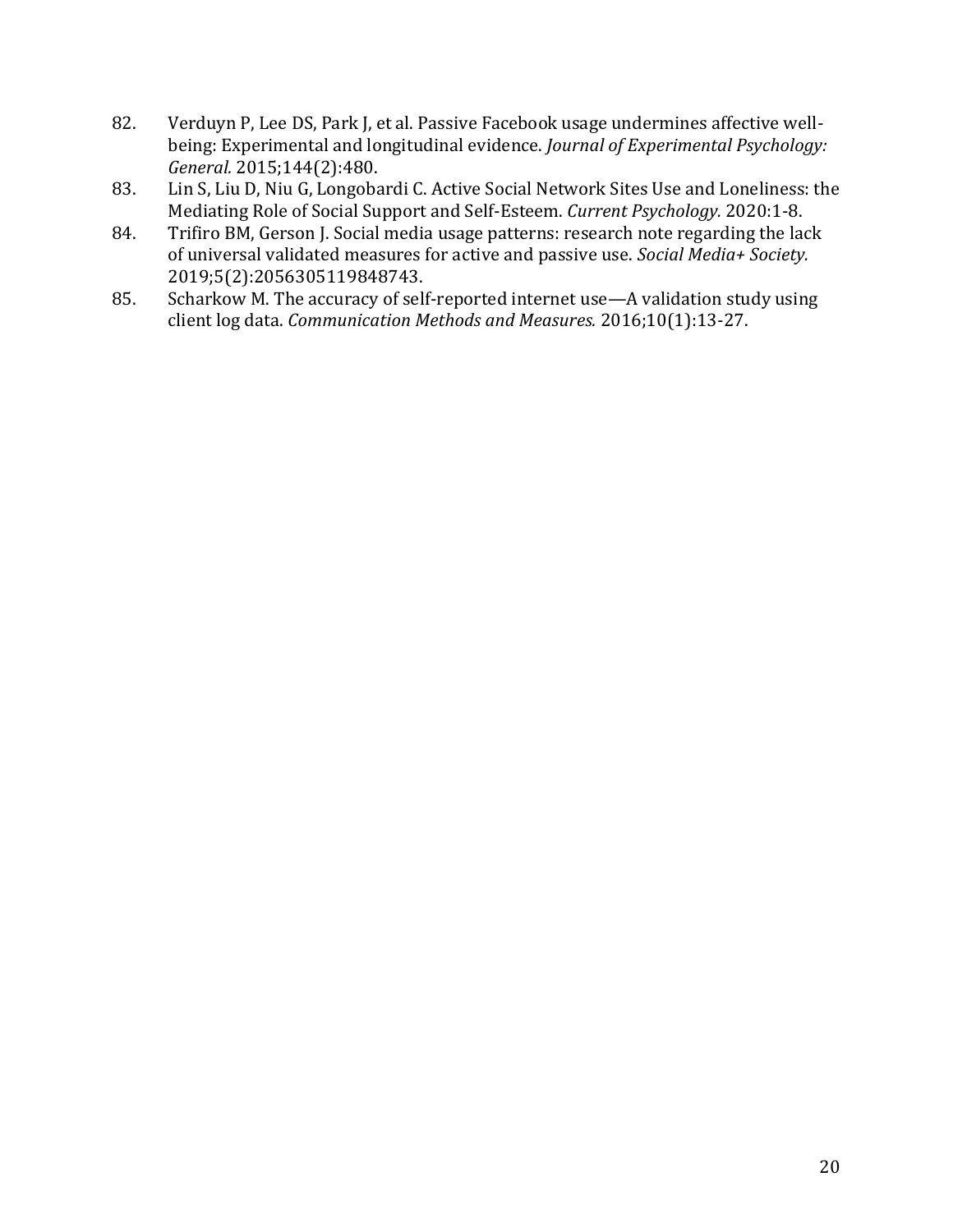Table 1: Prevalence of Severe Psychological Distress and Time Spent on Social Media for Ontario Students, 2013-2017 OSDUHS (n=15,398)

|                                       | 2013 OSDUHS                 | 2015 OSDUHS                | 2017 OSDUHS               |  |  |  |
|---------------------------------------|-----------------------------|----------------------------|---------------------------|--|--|--|
|                                       | $(n=4933)$                  | $(n=4886)$                 | $(n=5579)$                |  |  |  |
|                                       | $\%$ (95% CI)               | $\%$ (95% CI)              | $% (95\% CI)$             |  |  |  |
| <b>Serious Psychological Distress</b> |                             |                            |                           |  |  |  |
| N <sub>0</sub>                        | 89.1% (87.7%-90.5%)         | 85.5% (83.6%-87.2%)        | 83.2% (80.7%-85.4%)       |  |  |  |
| Yes                                   | $10.9\%$ $(9.6\% - 12.3\%)$ | $14.5\%$ (12.8%-16.4%)     | $16.8\%$ (14.6\%-19.3\%)  |  |  |  |
| <b>Daily Social Media Use</b>         |                             |                            |                           |  |  |  |
| None                                  | $7.5\%$ (6.1\%-9.1\%)       | $6.4\%$ $(5.0\% - 8.1\%)$  | $6.4\%$ $(5.2\% - 7.8\%)$ |  |  |  |
| $\leq 1$ hr                           | 25.9% (24.0%-27.9%)         | 19.6% (17.6%-21.7%)        | $13.9\%$ (11.9%-16.3%)    |  |  |  |
| 1 hr to $\langle 3hr$                 | 39.3% (37.3%-41.4%)         | 36.1% (34.0%-38.3%)        | 33.3% (29.8%-37.1%)       |  |  |  |
| $3 \text{ hr}$ to $5 \text{ hr}$      | $17.0\%$ (15.3%-18.9%)      | $21.9\%$ (19.7%-24.2%)     | 26.3% (24.0%-28.6%)       |  |  |  |
| $5 \text{ hr}$ to $\leq$ 7 hrs        | $6.6\%$ $(5.6\% - 7.6\%)$   | $9.8\%$ $(8.7\% - 11.1\%)$ | $12.7\%$ (10.8%-14.8%)    |  |  |  |
| $7 >$ hrs                             | $3.7\%$ $(3.0\% - 4.5\%)$   | $6.2\%$ $(5.2\% - 7.5\%)$  | $7.4\%$ (6.0%-9.1%)       |  |  |  |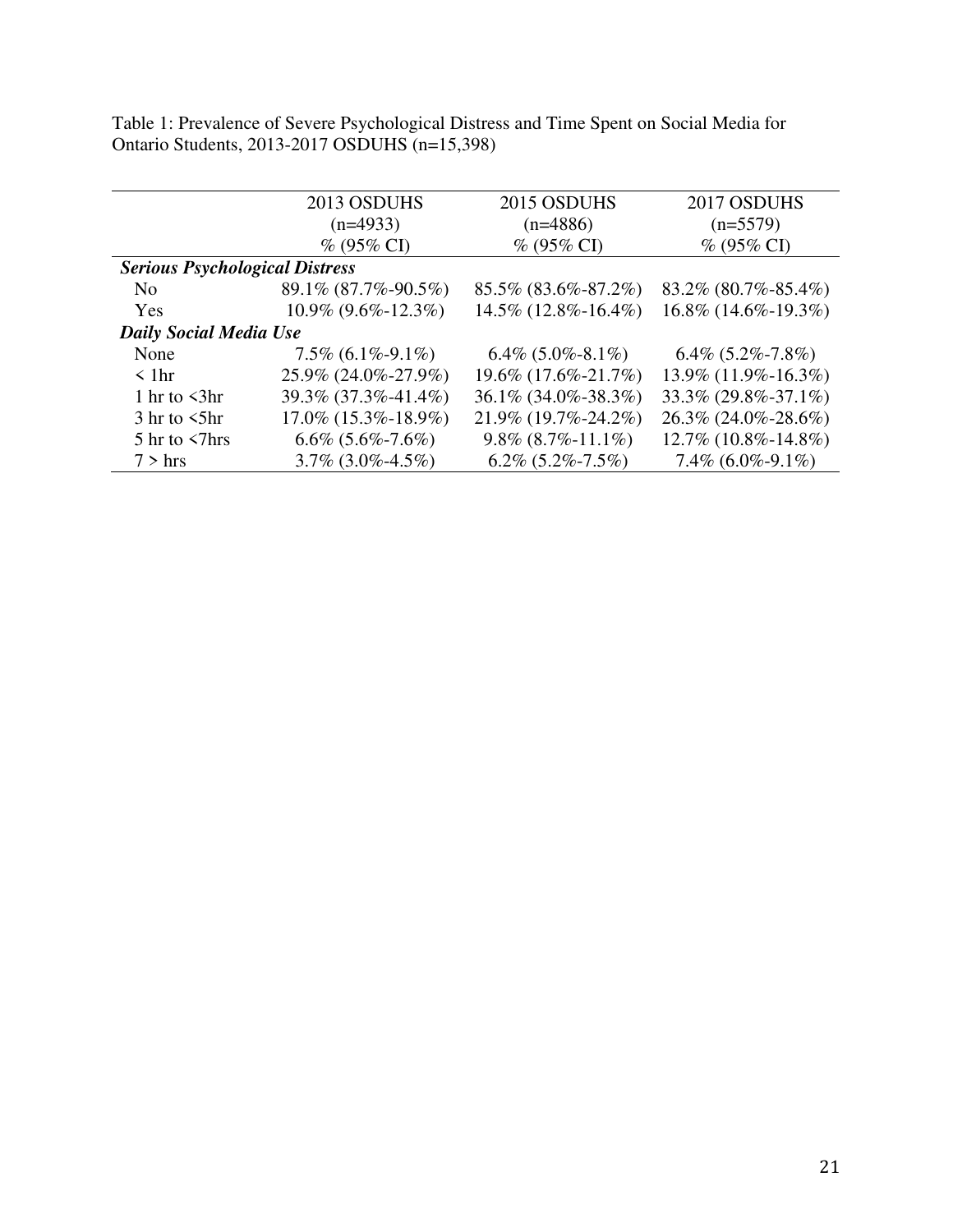|                        | Model A:        | Model B:                | Model C:        | Model D:        |
|------------------------|-----------------|-------------------------|-----------------|-----------------|
|                        | Demographic     | Social<br>Time Spent on |                 | Multivariate    |
|                        | Variables       | Relationships           | Social Media    | Model           |
|                        | AOR (95% CI)    | AOR (95% CI)            | AOR (95% CI)    | AOR (95% CI)    |
| Wave                   | $1.27***$       | $1.24***$               | 1.19***         | 1.18***         |
|                        | $(1.16-1.38)$   | $(1.14-1.36)$           | $(1.08 - 1.30)$ | $(1.08-1.30)$   |
| Female                 | $3.45***$       | 2.99***                 | $3.04***$       | $2.64***$       |
|                        | $(2.91 - 4.08)$ | $(2.49-3.59)$           | $(2.56 - 3.61)$ | $(2.19-3.20)$   |
| Grade                  | $1.18***$       | $1.15***$               | $1.16***$       | $1.12***$       |
|                        | $(1.12 - 1.25)$ | $(1.10-1.21)$           | $(1.10-1.23)$   | $(1.07-1.18)$   |
| Foreign Born           | 1.09            | 1.11                    | 1.13            | 1.13            |
|                        | $(.73-1.50)$    | $(.71-1.64)$            | $(.77-1.65)$    | $(.75-1.72)$    |
| Ethnicity              |                 |                         |                 |                 |
| White                  | Ref             | Ref                     | Ref             | Ref             |
| <b>Black</b>           | 1.18            | 1.09                    | .99             | .93             |
|                        | $(.85-1.64)$    | $(.78-1.52)$            | $(.74-1.34)$    | $(.69-1.26)$    |
| S/E Asian              | 1.09            | 1.05                    | .97             | .93             |
|                        | $(.83-1.43)$    | $(.78-1.42)$            | $(.73-1.28)$    | $(.68-1.28)$    |
| S Asian                | .97             | 1.07                    | .94             | 1.04            |
|                        | $(.69-1.37)$    | $(.76-1.50)$            | $(.66-1.34)$    | $(.73-1.48)$    |
| Other                  | 1.48***         | 1.29*                   | $1.36**$        | 1.20            |
|                        | $(1.22 - 1.80)$ | $(1.04 - 159)$          | $(1.12 - 1.65)$ | $(.96-1.50)$    |
| <b>Family Status</b>   |                 | $.82***$                |                 | $.82***$        |
|                        |                 | $(.78-.86)$             |                 | $(.78-.86)$     |
| Close                  |                 | $.51***$                |                 | $.50***$        |
| Relationships          |                 | $(.46-.54)$             |                 | $(.46-.55)$     |
| Cyberbullying          |                 | $2.68***$               |                 | 2.39***         |
| Victimization          |                 | $(2.05 - 3.50)$         |                 | $(1.80 - 3.16)$ |
| Time on Social         |                 |                         |                 |                 |
| Media                  |                 |                         |                 |                 |
| None                   |                 |                         | .98             | .93             |
|                        |                 |                         | $(.72-1.32)$    | $(.65-1.32)$    |
| $\langle$ 1hr          |                 |                         | 1.16            | 1.08            |
|                        |                 |                         | $(.90-1.54)$    | $(.84-1.40)$    |
| 1 hr to $\langle 3$ hr |                 |                         | <b>REF</b>      | <b>REF</b>      |
| $3$ hr to $5$ hr       |                 |                         | 1.68***         | $1.55***$       |
|                        |                 |                         | $(1.33 - 2.11)$ | $(1.24 - 1.95)$ |
| 5 hr to <6hrs          |                 |                         | 2.39***         | 2.08***         |
|                        |                 |                         | $(1.91 - 2.99)$ | $(1.59 - 2.71)$ |
| $7 >$ hrs              |                 |                         | 3.24***         | 2.74***         |
|                        |                 |                         | $(2.51 - 4.18)$ | $(2.08 - 3.62)$ |

Table 2: Multivariate Main Effects Logistic Regression Predicting Severe Psychological Distress, 2013-2017 OSDUHS (n=15,398)

AOR=adjusted odds ratio; \*p<0.05, \*\*p<0.01, \*\*\*p<0.001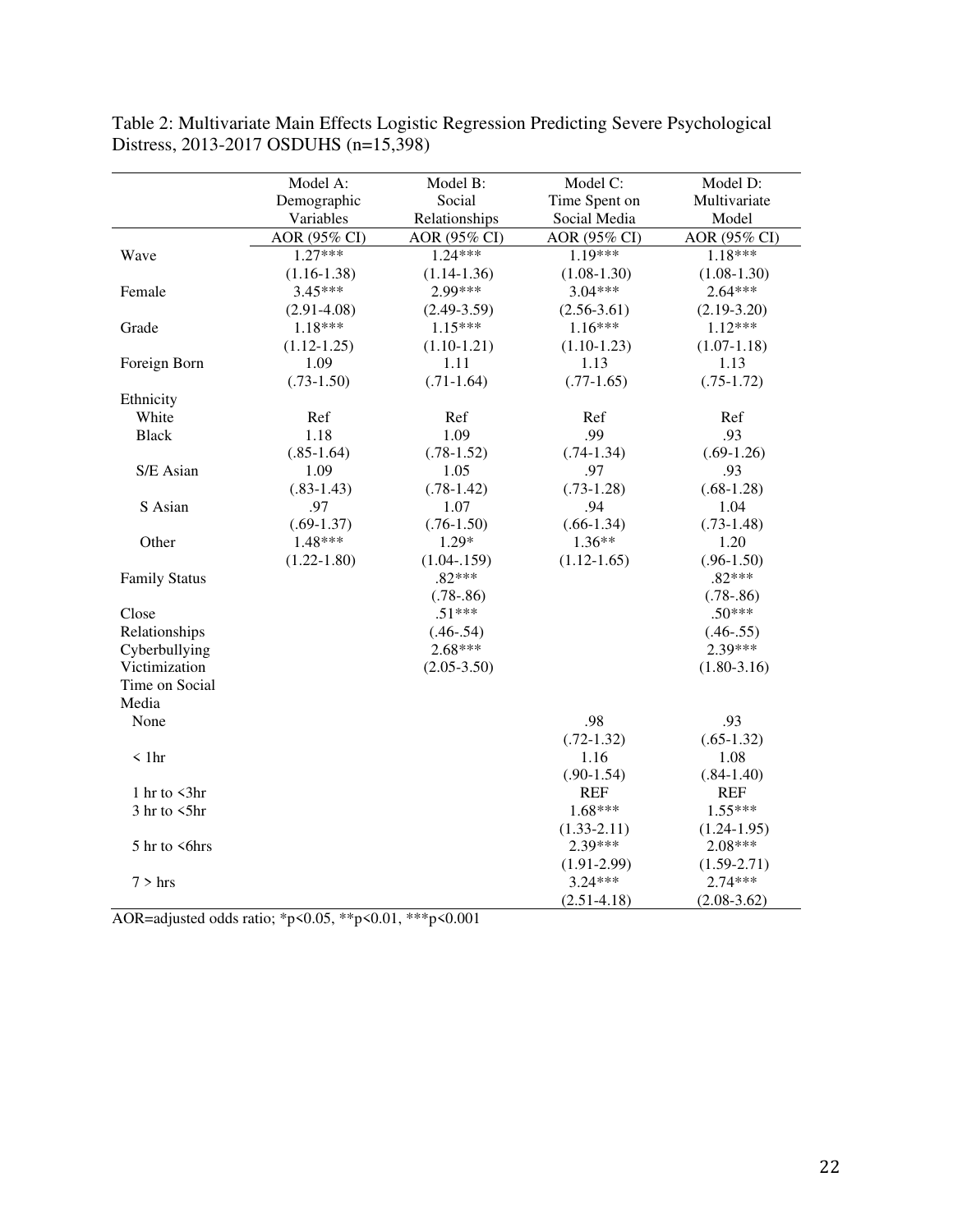## **Appendix**

| Table 1. Descriptive Statistics on Independent Variables, 2013-2017 OSDUHS (n=15,398) |                           |         |                  |  |  |
|---------------------------------------------------------------------------------------|---------------------------|---------|------------------|--|--|
|                                                                                       | Variable Coding           |         |                  |  |  |
|                                                                                       |                           | $M(\%)$ | 95% CI           |  |  |
| Demographic Variables                                                                 |                           |         |                  |  |  |
| Grade                                                                                 | Scale (range: 7-12)       | 9.9     | $9.8 - 10.0$     |  |  |
| Female                                                                                | Binary (0=male; 1=female) | 48.9%   | 47.3%-50.6%      |  |  |
| Ethnicity                                                                             | Categorical               |         |                  |  |  |
| White                                                                                 |                           | 59.3%   | 56.0%-62.6%      |  |  |
| <b>Black</b>                                                                          |                           | 7.5%    | 5.9%-9.5%        |  |  |
| South East Asian                                                                      |                           | 8.2%    | $7.1\% - 9.4$    |  |  |
| South Asian                                                                           |                           | $7.6\%$ | $6.5\% - 8.8\%$  |  |  |
| Other                                                                                 |                           | 17.4%   | 15.8%-19.2%      |  |  |
| <b>Subjective Family Status</b>                                                       | Scale (range 1-10)        | 7.0     | $6.9 - 7.0$      |  |  |
| <b>Close Social Relationships</b>                                                     | Likert Scale (range: 1-4) | 3.3     | $3.2 - 3.3$      |  |  |
| Cyberbully Victimization                                                              | Binary $(0=no; 1=yes)$    | 19.9%   | 18.9%-21.1%      |  |  |
| Time Spent on Social Media                                                            | <b>Ordinal Measure</b>    |         |                  |  |  |
| Do not use                                                                            |                           | 26.7%   | 25.0%-28.4%      |  |  |
| $\leq 1$ hr daily                                                                     |                           | 17.2%   | 16.2%-18.3%      |  |  |
| 1 hr to $\leq$ 3 hrs daily                                                            |                           | 19.1%   | 17.9%-20.3%      |  |  |
| $3 \text{ hrs}$ to $\leq 5 \text{ hrs}$ daily                                         |                           | 21.6%   | 20.4%-23.0%      |  |  |
| 5 hrs to $\leq$ 7 hrs daily                                                           |                           | $9.7\%$ | $8.8\% - 10.6\%$ |  |  |
| $7 >$ hrs daily                                                                       |                           | 5.7%    | $5.1\% - 6.5\%$  |  |  |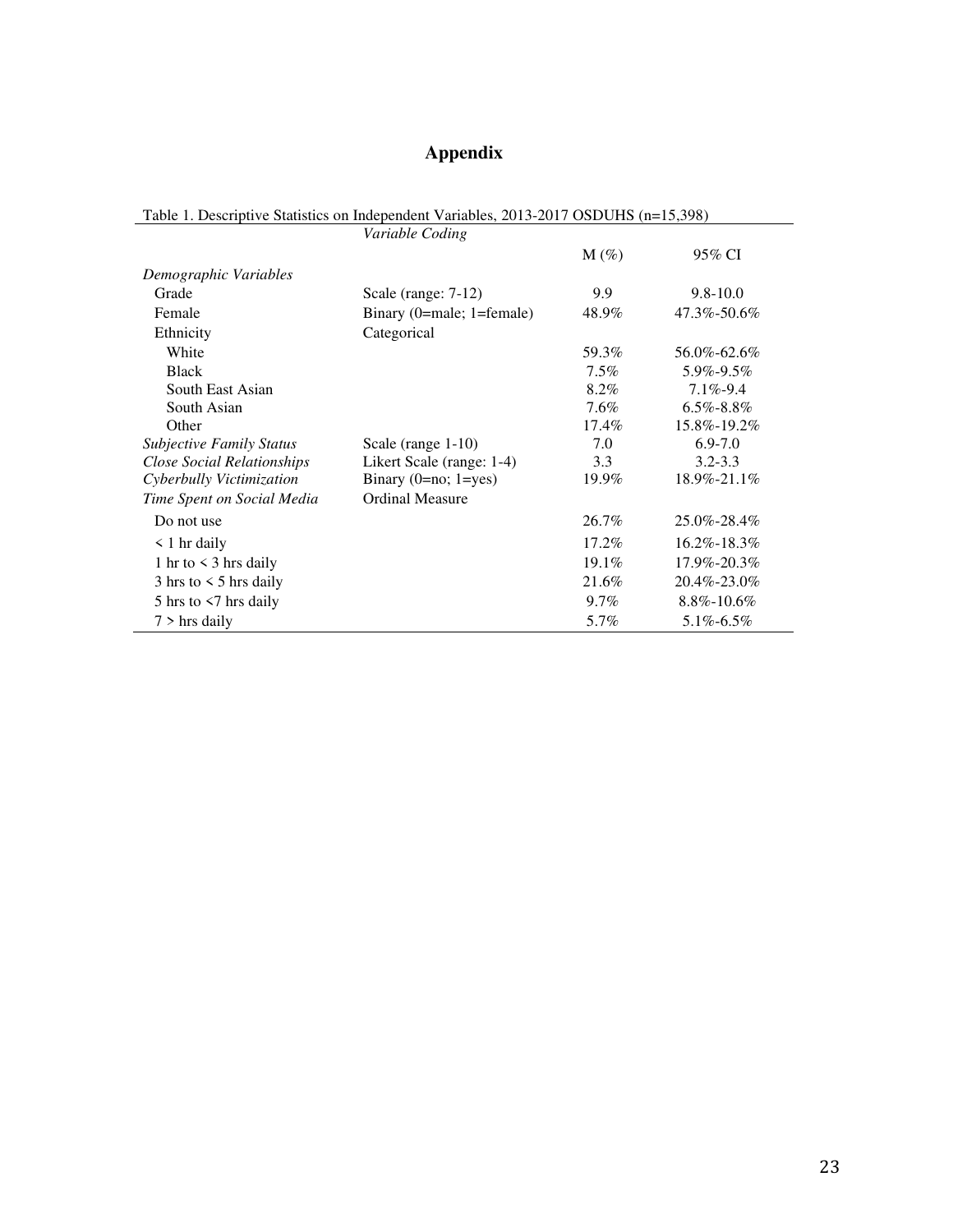|                       | Model A:        | Model B:          | Model C:        | Model D:        |
|-----------------------|-----------------|-------------------|-----------------|-----------------|
|                       | Demographic     | Social            | Time Spent on   | Multivariate    |
|                       | Variables       | Relationships     | Social Media    | Model           |
|                       | AOR (95% CI)    | AOR (95% CI)      | AOR (95% CI)    | AOR (95% CI)    |
| Year                  |                 |                   |                 |                 |
| 2013                  | <b>REF</b>      | <b>REF</b>        | <b>REF</b>      | <b>REF</b>      |
| 2015                  | $1.42***$       | $1.43***$         | $1.30**$        | $1.34**$        |
|                       | $(1.17-1.72)$   | $(1.18-1.74)$     | $(1.07-1.58)$   | $(1.09-1.64)$   |
| 2017                  | $1.62***$       | $1.57***$         | $1.42***$       | $1.41**$        |
|                       | $(1.26 - 1.93)$ | $(1.30 - 1 - 89)$ | $(1.18-1.71)$   | $(1.16 - 1.72)$ |
| Female                | $3.46***$       | 2.99***           | $3.04***$       | $2.64***$       |
|                       | $(2.92 - 4.09)$ | $(2.50-3.59)$     | $(2.56 - 3.61)$ | $(2.19-3.20)$   |
| Grade                 | 1.18***         | $1.15***$         | $1.16***$       | $1.13***$       |
|                       | $(1.12 - 1.25)$ | $(1.10-1.21)$     | $(1.10-1.23)$   | $(1.07-1.18)$   |
| Foreign Born          | 1.10            | 1.11              | 1.13            | 1.14            |
|                       | $(.77-1.58)$    | $(.75-1.65)$      | $(.77-1.65)$    | $(.75-1.73)$    |
| Ethnicity             |                 |                   |                 |                 |
| White                 | Ref             | Ref               | Ref             | Ref             |
| <b>Black</b>          | 1.18            | 1.09              | 1.00            | .94             |
|                       | $(.85-1.64)$    | $(.78-1.54)$      | $(.74-1.35)$    | $(.69-1.30)$    |
| S/E Asian             | 1.07            | 1.04              | .95             | .92             |
|                       | $(.82-1.41)$    | $(.77-1.40)$      | $(.74-1.26)$    | $(.67-1.26)$    |
| S Asian               | .97             | 1.07              | .94             | 1.03            |
|                       | $(.69-1.36)$    | $(.76-1.49)$      | $(.66-1.33)$    | $(.73-1.47)$    |
| Other                 | 1.48***         | $1.29*$           | $1.36**$        | 1.20            |
|                       | $(1.23 - 1.19)$ | $(1.04 - 1.60)$   | $(1.13-1.65)$   | $(.96-1.49)$    |
| <b>Family Status</b>  |                 | $.82***$          |                 | $.82***$        |
|                       |                 | $(.78-.86)$       |                 | $(.78-.86)$     |
| Close                 |                 | $.51***$          |                 | $.50***$        |
| Relationships         |                 | $(.46-.54)$       |                 | $(.46-.55)$     |
| Cyberbullying         |                 | $2.68***$         |                 | 2.38***         |
| Victimization         |                 | $(2.05 - 3.50)$   |                 | $(1.81 - 3.15)$ |
| Time on Social        |                 |                   |                 |                 |
| Media                 |                 |                   |                 |                 |
| None                  |                 |                   | .98             | .93             |
|                       |                 |                   | $(.72-1.32)$    | $(.65-1.32)$    |
| $\leq$ 1hr            |                 |                   | 1.16            | 1.08            |
|                       |                 |                   | $(.90-1.54)$    | $(.84-1.40)$    |
| 1 hr to $\langle 3hr$ |                 |                   | <b>REF</b>      | <b>REF</b>      |
| $3$ hr to $5$ hr      |                 |                   | $1.67***$       | $1.55***$       |
|                       |                 |                   | $(1.33 - 2.10)$ | $(1.24 - 1.95)$ |
| 5 hr to <6hrs         |                 |                   | 2.38***         | $2.07***$       |
|                       |                 |                   | $(1.90-2.99)$   | $(1.59 - 2.70)$ |
| $7 >$ hrs             |                 |                   | $3.22***$       | $2.73***$       |
|                       |                 |                   | $(2.50-4.17)$   | $(2.07-3.61)$   |

Table 2: Multivariate Main Effects Logistic Regression Predicting Severe Psychological Distress, 2013-2017 OSDUHS (n=15,398)

AOR=Adjusted Odds Ratio; \*p<0.05, \*\*p<0.01, \*\*\*p<0.001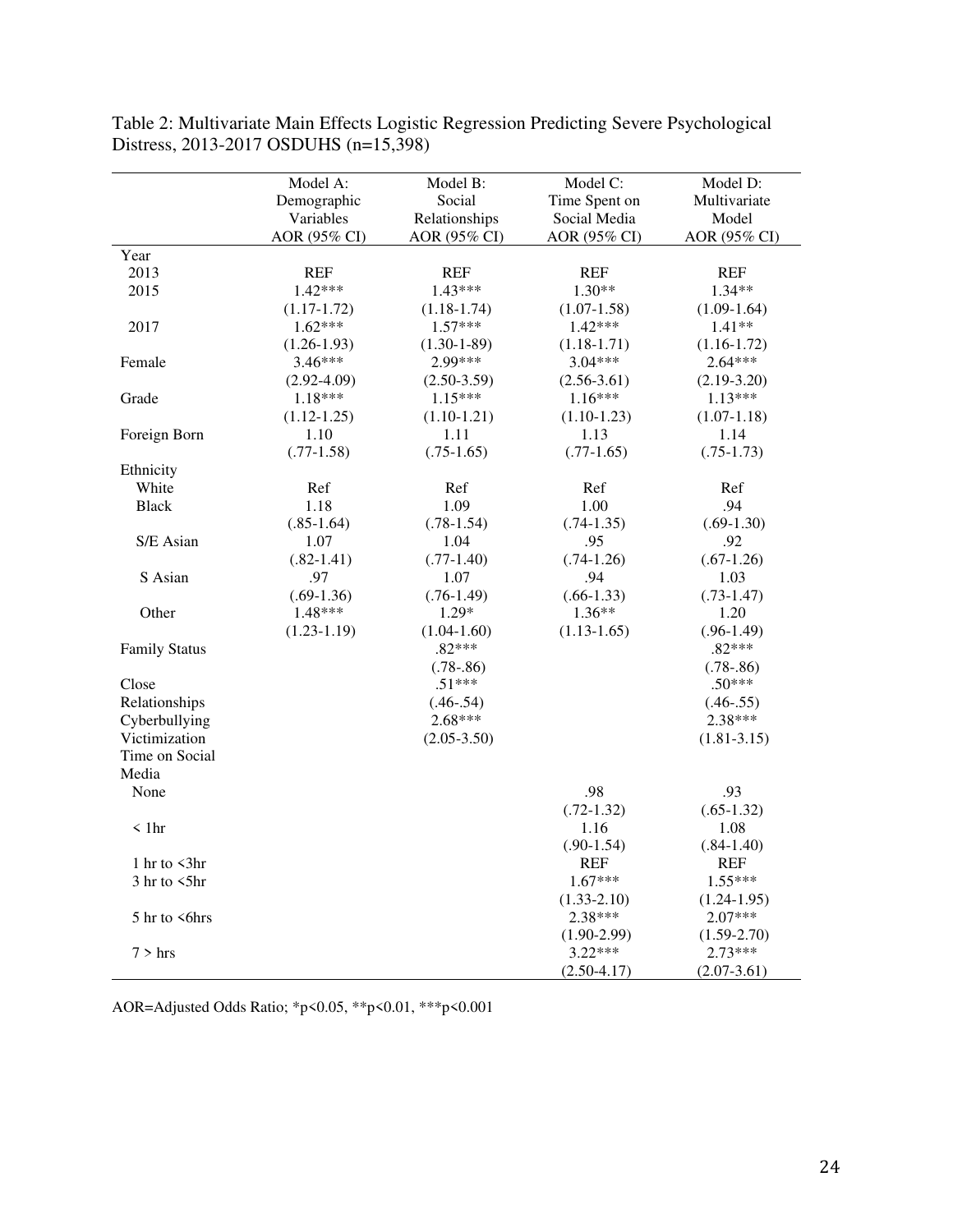|                                   | 2013 OSDUHS                  | 2015 OSDUHS                | 2017 OSDUHS            |
|-----------------------------------|------------------------------|----------------------------|------------------------|
|                                   | % (95% CI)                   | % (95% CI)                 | $% (95\% CI)$          |
| <b>Sex</b>                        |                              |                            |                        |
| Male                              | $5.8\%$ $(4.5\% - 7.4\%)$    | $7.2\%$ $(5.8\% - 8.8\%)$  | $9.1\%$ (6.9%-11.9%)   |
| Female                            | 16.3% (14.8%-18.5%)          | 22.2% (19.6%-25.3%)        | 24.8% (22.3%-27.5%)    |
| <b>Grade</b>                      |                              |                            |                        |
| Grade 7                           | 4.2 % $(2.5\% - 7.0\%)$      | 6.8% $(4.2\% - 10.7\%)$    | $10.6\%$ (7.7%-14.3%)  |
| Grade 8                           | 10.4% (7.0%-15.2%)           | 12.2% (7.6%-18.8%)         | 12.1% (9.4%-15.5%)     |
| Grade 9                           | 13.7% (10.7%-17.4%)          | $11.2\%$ (8.5%-14.6%)      | 14.0% (9.6%-20.0%)     |
| Grade 10                          | $11.5\%$ (8.6%-15.1%)        | 15.0% (12.5%-18.0%)        | 17.6% (14.2%-21.6%)    |
| Grade 11                          | $11.1\%$ (8.1\% -15.2\%)     | 19.2% (16.0%-23.0%)        | 19.0% (14.3%-24.6%)    |
| Grade 12                          | $11.4\%$ (8.6%-15.0%)        | 18.3% (14.8%-22.4%)        | 21.7% (16.0%-28.8%)    |
| <b>Ethnicity</b>                  |                              |                            |                        |
| White                             | $9.5\%$ (7.8%-11.7%)         | 13.5% (11.5%-15.8%)        | 15.2% (13.0%-17.7%)    |
| <b>Black</b>                      | 13.3% (8.7%-19.8%)           | 13.8% (8.8%-20.9%)         | 18.7% (10.6%-30.8%)    |
| South East Asian                  | $12.1\%$ (7.8%-18.4%)        | 15.9% (11.9%-20.8%)        | 12.7% (9.7%-16.6%)     |
| South Asian                       | $9.0\%$ (6.0\% -13.3\%)      | $14.9\%$ (9.2\%-23.1\%)    | 13.5% (8.4%-20.9%)     |
| Other                             | 15.9% (12.1%-20.7%)          | $17.6\%$ (13.5%-22.6%)     | 22.2% (17.2%-28.3%)    |
| <b>Subjective Family Status</b>   |                              |                            |                        |
| $1$ out of $10$                   | 25.5% (4.4%-71.4%)           | 54.4% (16.1%-88.1%)        | 56.5% (25.6%-83.1%)    |
| 5 out of 10                       | 19.4% (14.0%-26.2%)          | 22.1% (16.9%-28.2%)        | 26.0% (18.5%-35.2%)    |
| 10 out of $10$                    | $5.2\%$ (2.3%-11.3%)         | $14.1\%$ (7.8%-24.1%)      | 18.6% (7.9%-37.7%)     |
| <b>Close Social Relationships</b> |                              |                            |                        |
| Strongly Disagree                 | 48.1% (33.6%-62.9%)          | 47.3% (35.1%-59.9%)        | 55.9% (48.5%-63.1%)    |
| Disagree                          | 26.9% (21.3%-33.3%)          | 30.5% (24.2%-37.6%)        | 35.8% (29.9%-42.2%)    |
| Agree                             | $11.5\%$ (9.6%-13.6%)        | 14.9% (12.5%-17.7%)        | 15.6% (12.4%-19.5%)    |
| <b>Strongly Agree</b>             | 4.7% (3.6%-5.9%)             | $8.3\%$ (6.1%-11.0%)       | $9.2\%$ (7.7%-11.0%)   |
| Cyberbully Victimization          |                              |                            |                        |
| N <sub>o</sub>                    | $7.3\%$ (6.1%-8.7%)          | $10.5\%$ (9.1%-12.0%)      | 14.2% (10.8%-18.3%)    |
| Yes                               | 25.9% (22.0%-30.2%)          | 30.5% (25.3%-36.1%)        | 27.3% (21.1%-34.5%)    |
| <b>Time Spent on Social Media</b> |                              |                            |                        |
| None                              | 4.4% $(2.2\% - 8.4\%)$       | $8.9\%$ (5.7%-13.8%)       | $8.9\%$ (6.2\%-12.7\%) |
| < 1hr                             | $6.8\%$ $(5.0\% - 9.2\%)$    | $9.0\%$ $(6.6\% - 12.2\%)$ | 14.2% (9.4%-20.9%)     |
| 1 hr to $\langle 3hr$             | $7.3\%$ $(5.8\% - 9.1\%)$    | $11.3\%$ (9.2%-13.9%)      | $11.4\%$ (9.4%-13.7%)  |
| $3 \text{ hr}$ to $5 \text{ hr}$  | $17.5\%$ $(13.6\% - 22.1\%)$ | 18.0% (13.7%-23.1%)        | 19.4% (16.7%-22.5%)    |
| 5 hr to <6hrs                     | 25.5% (18.4%-34.1%)          | 21.0% (15.9%-27.1%)        | 27.3% (21.3%-34.1%)    |
| $7 >$ hrs                         | 34.2% (25.1%-44.6%)          | 33.9% (26.4%-42.3%)        | 26.2% (21.0%-32.2%)    |

Table 3: Percent of Ontario Students Reporting Serious Psychological Distress by Explanatory Factors, 2013-2017 OSDUHS (n=15,393)